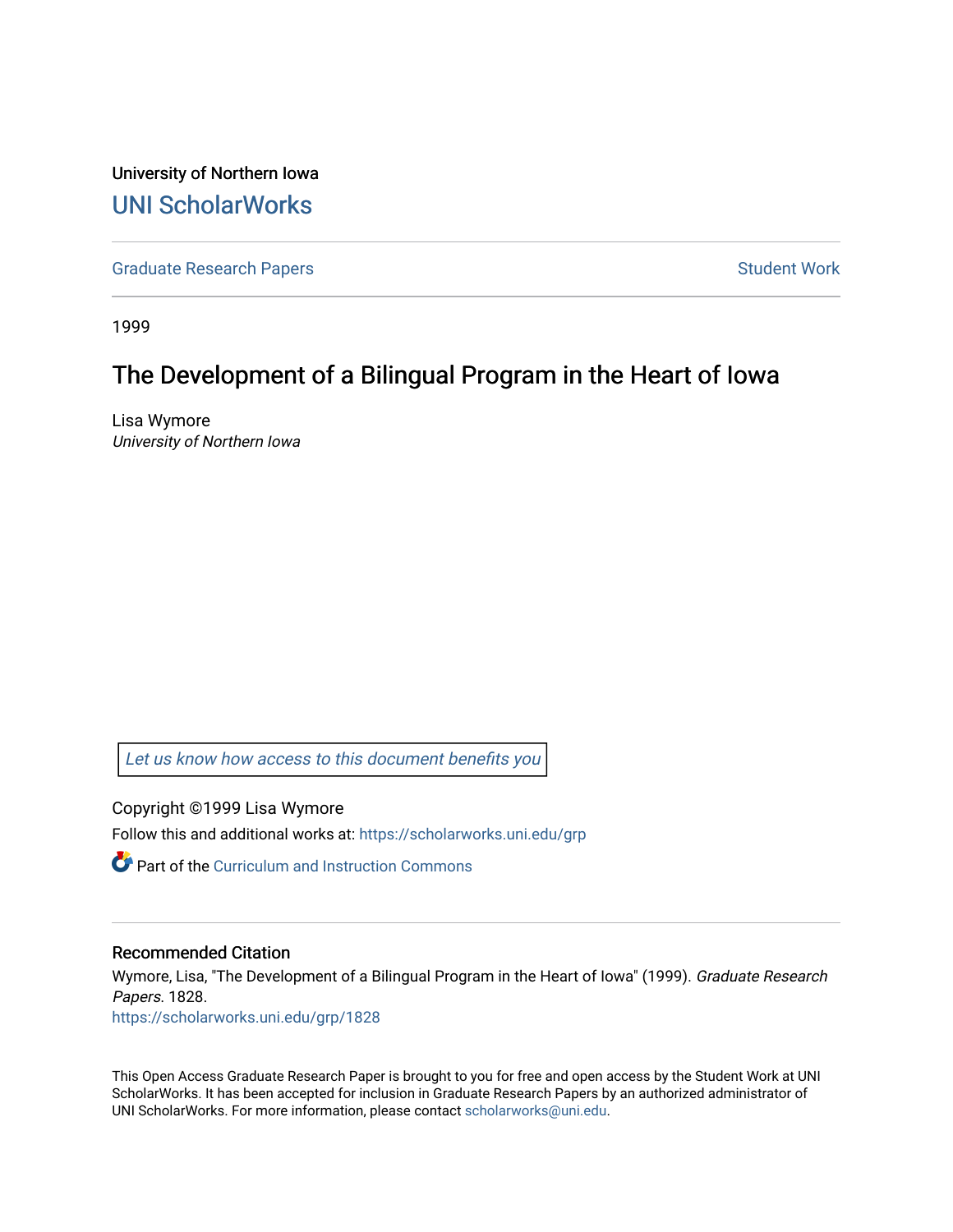## The Development of a Bilingual Program in the Heart of Iowa

### Abstract

In the article, the author reviews the process of programmatic change as services for limited English proficient (LEP) students at Woodbury Elementary School in Marshalltown, Iowa progressed from a pullout English as a Second Language (ESL) program to a transitional bilingual program, and ultimately to an inclusive bilingual model. The author recounts the early stages of the program, its growth and history, and the conditions which led to the change. The author also provides a detailed snapshot of the current program, including goals, various implementation issues and their resolutions, and a summary of student performance results. Continual evolution of the program as well as attempts to address current challenges is also discussed

This open access graduate research paper is available at UNI ScholarWorks: <https://scholarworks.uni.edu/grp/1828>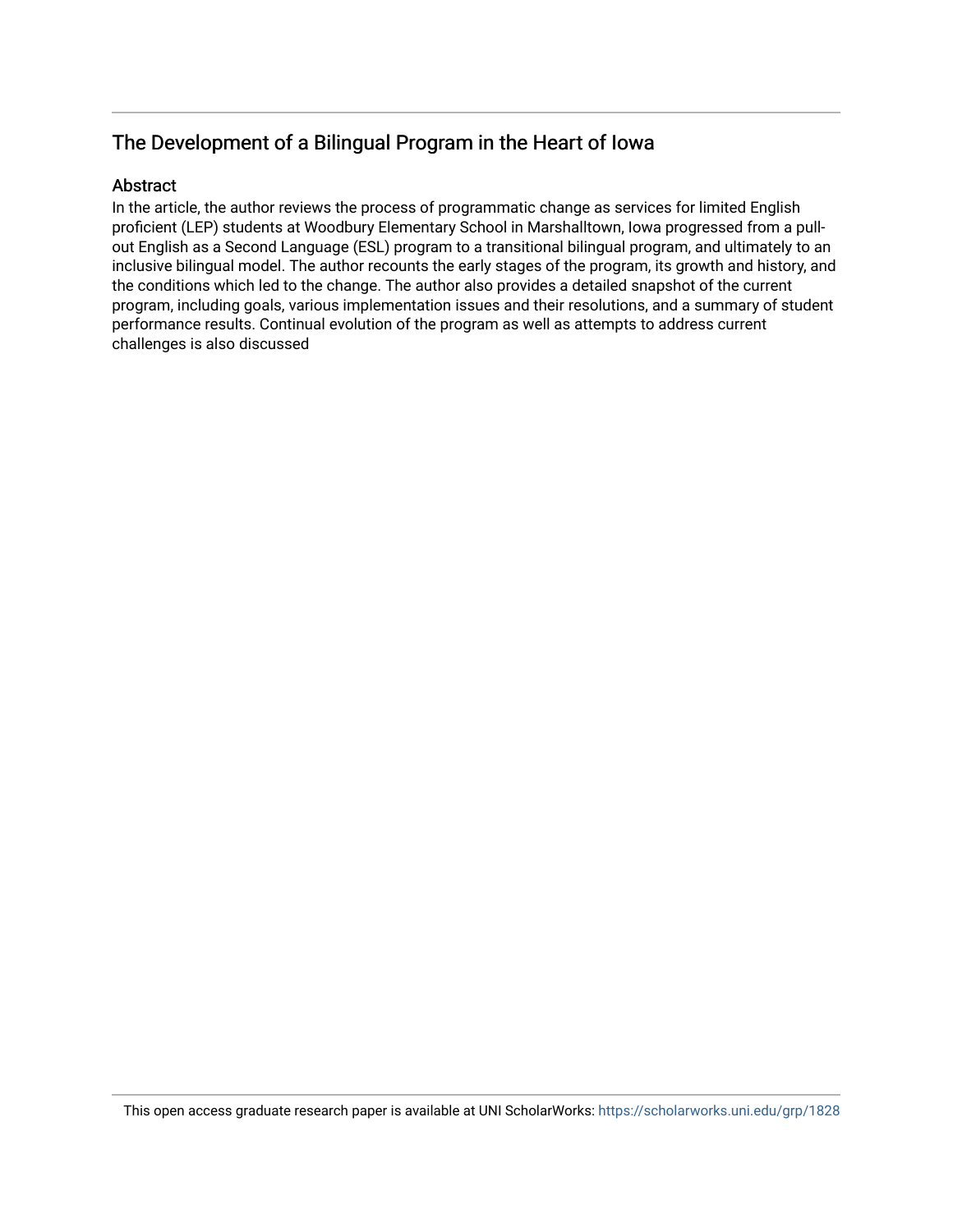The Development of a Bilingual Program in the Heart of Iowa

A Graduate Journal Article Submitted to the Division of Elementary Reading and Language Arts Department of Curriculum and Instruction in Partial Fulfillment of the Requirements for the Degree Master of Arts in Education University of Northern Iowa

> By Lisa Wymore April, 1999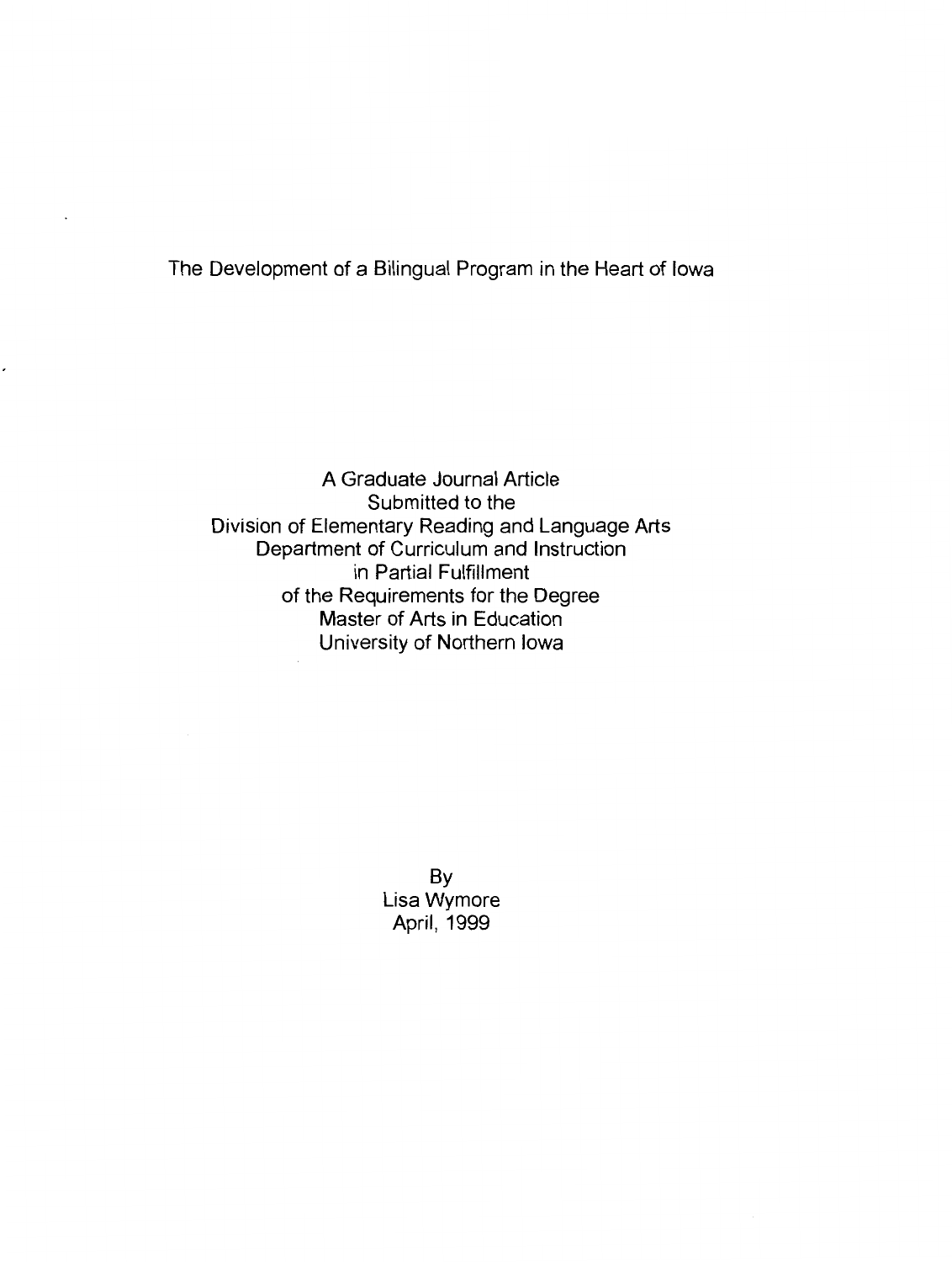This Journal Article by: Lisa Wymore

Titled: The Development of a Bilingual Program in the Heart of Iowa

Has been approved as meeting the research requirement for the Degree of Master of Arts of Education

David Landis

David Landis<br>
Date Approved Graduate Faculty Reader

Deborah L. Tidwell

Date Approved Creation Creation Creation Creation Creation Creation Creation Creation Creation Creation Creation Creation Creation Creation Creation Creation Creation Creation Creation Creation Creation Creation Creation C

W. P. Callahan

Curriculum and Instruction

 $\frac{449-90}{\frac{1}{240}}$  Date Approved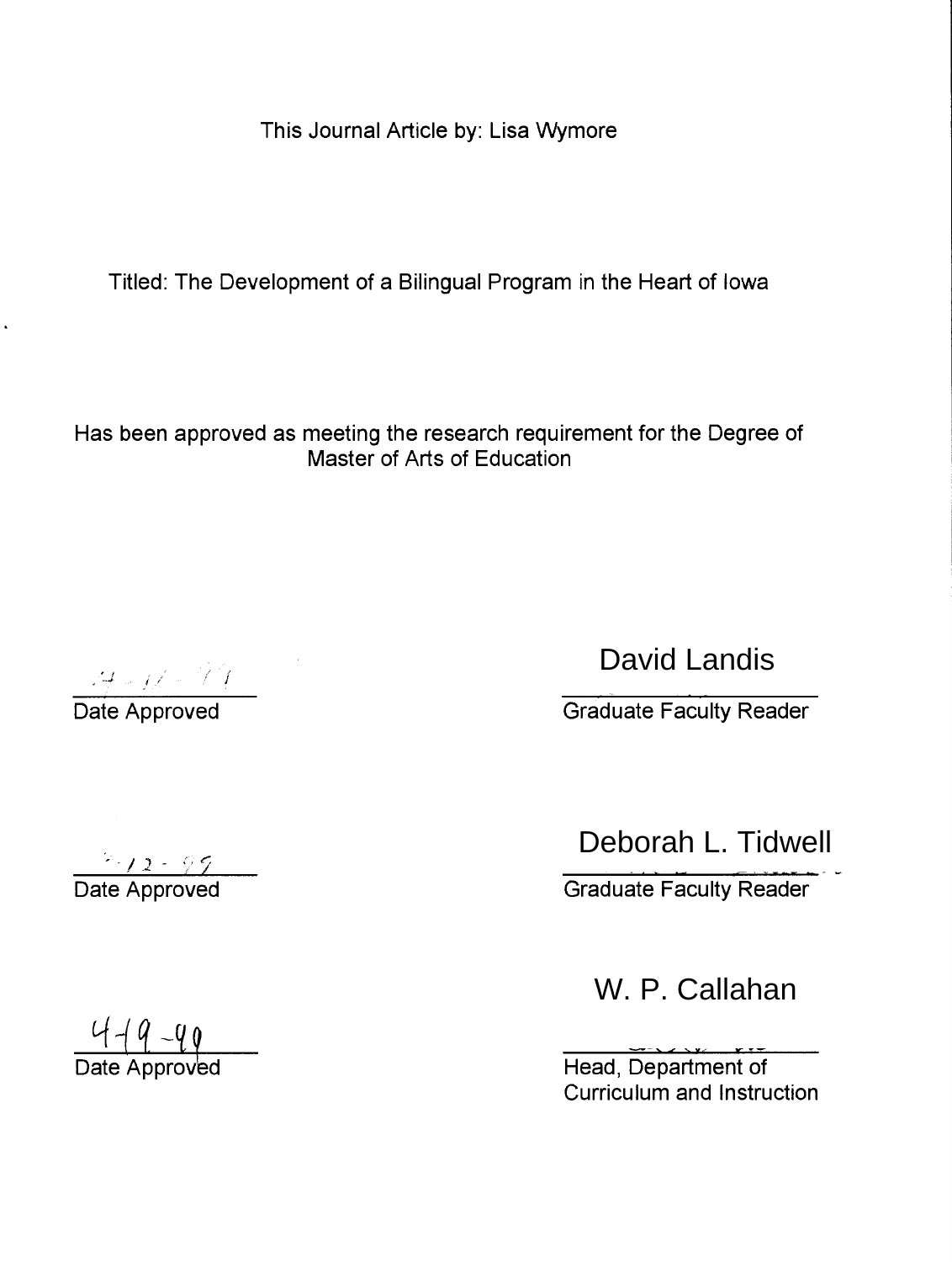## **Abstract**

## **The Development of a Bilingual Program in the Heart of Iowa**

In the article, the author reviews the process of programmatic change as services for limited English proficient (LEP) students at Woodbury Elementary School in Marshalltown, Iowa progressed from a pull-out English as a Second Language (ESL) program to a transitional bilingual program, and ultimately to an inclusive bilingual model. The author recounts the early stages of the program, its growth and history, and the conditions which led to the change. The author also provides a detailed snapshot of the current program, including goals, various implementation issues and their resolutions, and a summary of student performance results. Continual evolution of the program as well as attempts to address current challenges is also discussed.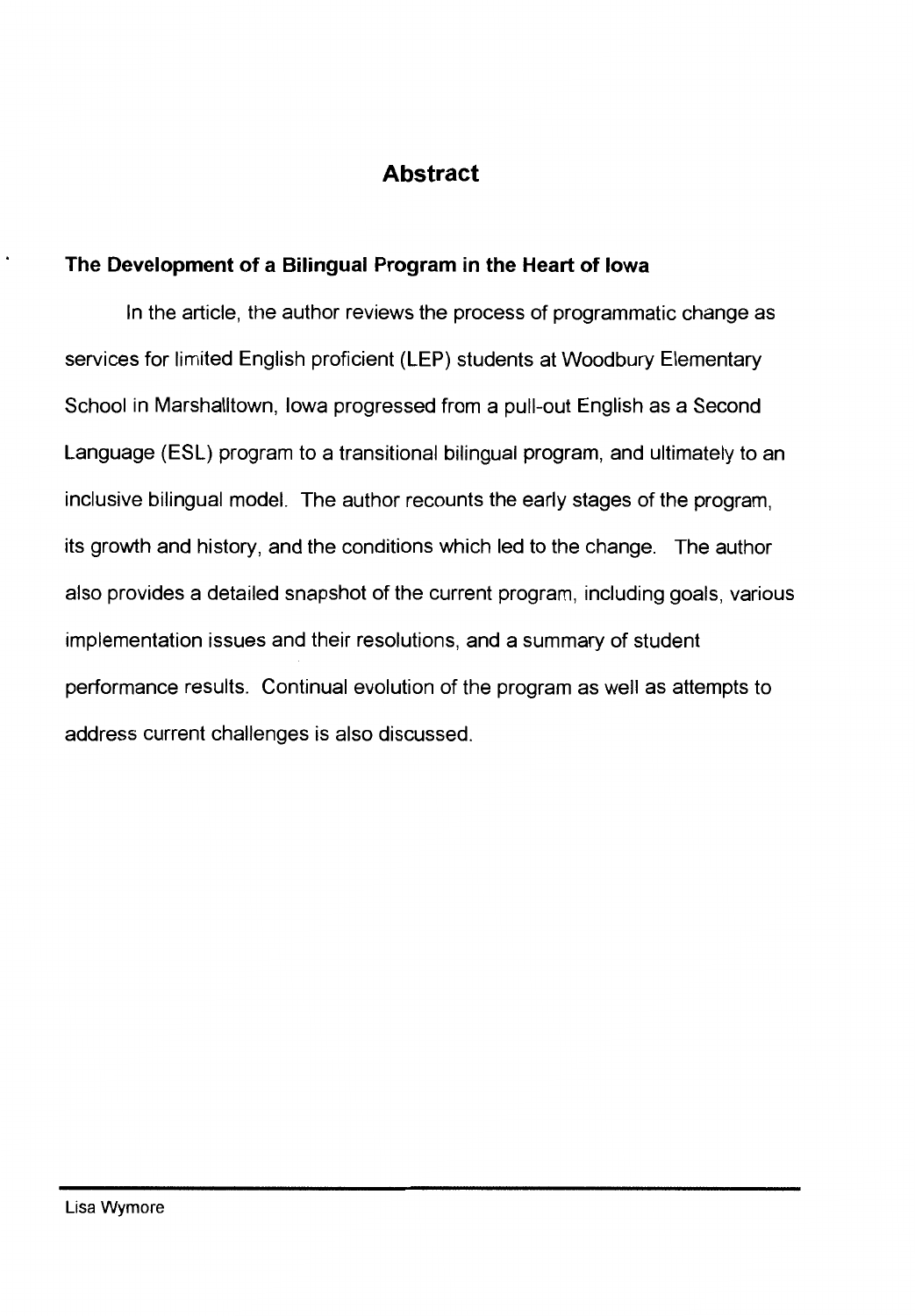### **The Development of a Bilingual Program in the Heart of Iowa**

In this article, the author will review the process of programmatic change as services for limited English proficient (LEP) students at Woodbury Elementary progressed from a pull-out English as a Second Language (ESL) program to an inclusive bilingual model. The author will recount the early stages of the program, its growth and history, and the subsequent impetus for change. Through this article, the author will also provide a detailed snapshot of the current program, including goals, various implementation issues and their resolutions, and a summary of student performance results. Continual evolution of the program as well as attempts to address current challenges will also be discussed.

#### **Building Background:**

Before embarking on this journey of exploration, it is imperative that the reader becomes acquainted with the school itself. Woodbury Elementary School is a K-5 Title I school-wide project building located in the northeast quadrant of Marshalltown – the oldest and poorest section of the city. The neighborhood is a mixture of single family dwellings, multiple family dwellings, and heavy and light industry. Many Woodbury parents work at the meat packing plant located about six blocks from the school.



Woodbury students and parents are some of the poorest in the State of Iowa with a free and reduced lunch rate of 88%. Woodbury Elementary also has the highest enrollment of Spanish-speaking students in the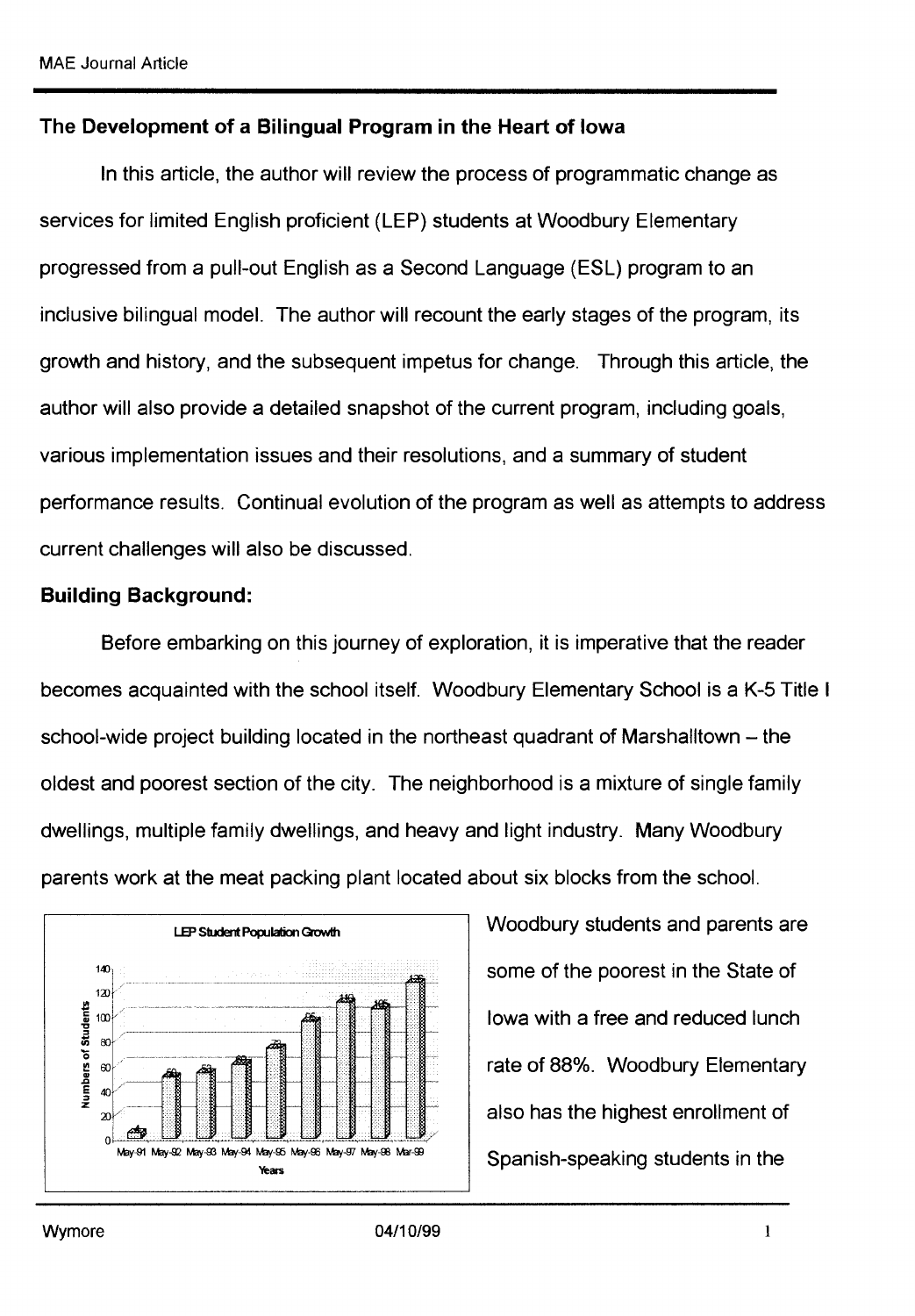state. (MCSD, 1998) It is one of six elementary schools in the district and enrolls just over 300 of the district's approximately 5,000 students. The Woodbury LEP population has increased significantly in the last eight years as illustrated by the population growth graph shown on the previous page. As of February 1999, 126 (39%) of 326 students are LEP and are native Spanish speakers. In addition to ESL/Bilingual, other services provided in the building include Title I reading, special education, Early Literacy Intervention, Accelerating Literacy, Soar to Success, Impact (TAG), Aggression Replacement Training/Character Education, conflict managers, DARE, after-school activities, mentor program, mental health, Well-Child Clinic, breakfast, and soup supper. Woodbury is also affiliated with a Headstart program, which due to lack of space must be housed at a neighboring church. Woodbury has formed school-business partnerships with a few local corporations and churches. Many on-site services listed above are provided through partnerships with community agencies. These alliances began with a grant from New Iowa Schools Development Corporation to develop Woodbury as a neighborhood/community resource center. The district has also been monitoring and comparing transition rates among its buildings. This study revealed that Woodbury's turnover rate was 30% in 1995, which was the highest in the district. (Gray, 1996)

The level of poverty (as measured by free/reduced lunch) and transition rate, combined with other factors such as lack of transportation, lack of phone, inadequate clothing, food, and rest, number of times absent/tardy, number of homeless, and involvement in activities outside the school (as recorded by the Woodbury staff) indicate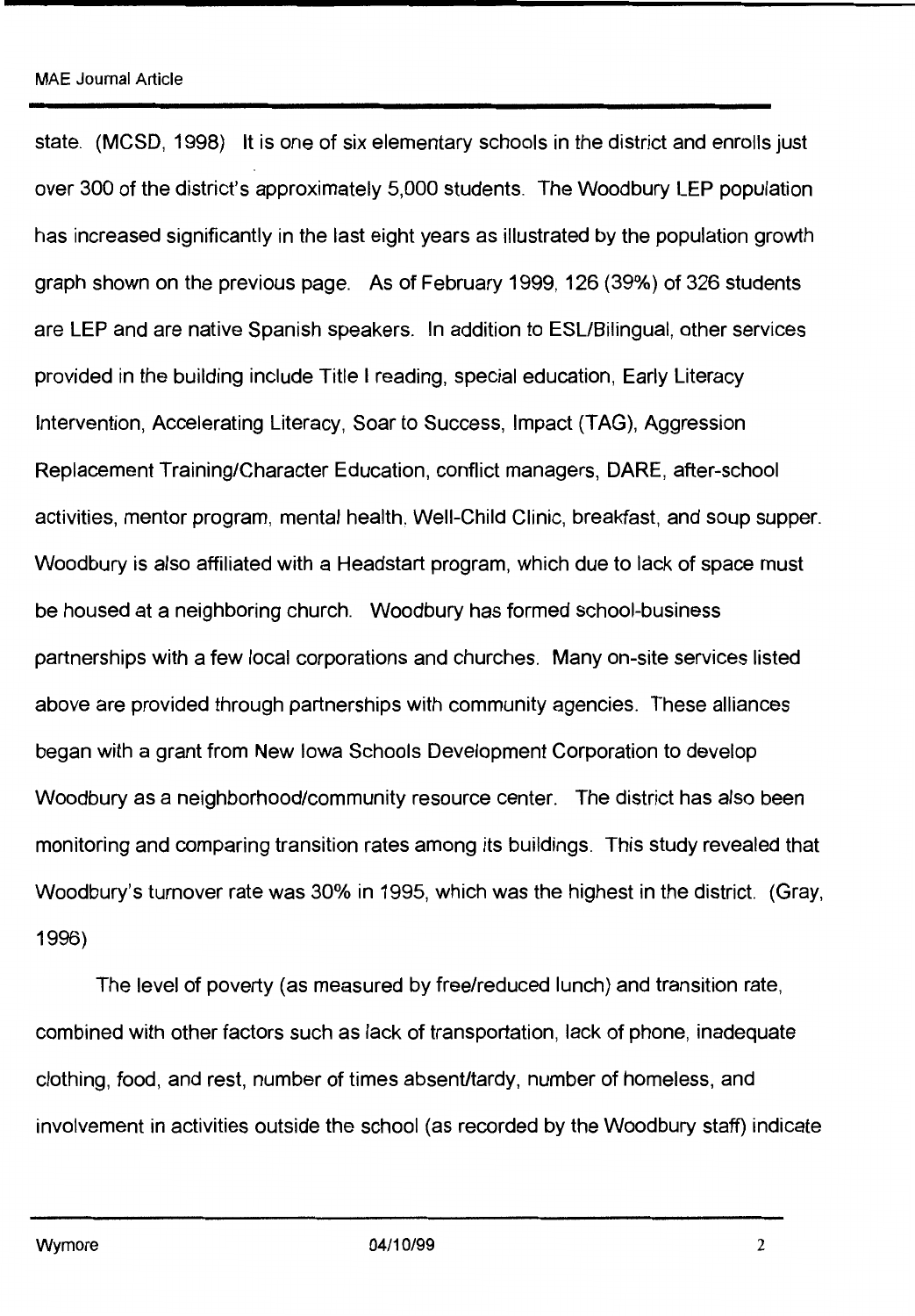that Woodbury students are at risk for low academic achievement. Such at-risk factors are even greater for our English language learners.

### **LEP Student Information:**

Woodbury's LEP students come from a variety of locations with varied skills and diverse educational experiences. Of students enrolled during the 1998-99 school year, fifty-eight students were born outside of the country, and seventy-five were born in the United States. Approximately forty students entered Woodbury directly from Mexico, twenty-three students came from Mexico into another U.S. school, then to Woodbury, and seventy have attended Woodbury exclusively. Of those who have attended a school in the United States, 20% have had some literacy instruction in their first language while 80% have had little or no literacy instruction in their native language. Many students have had interrupted education frequently having missed two or more years of school. The diverse experiences of these students are reflected in their academic performances and in their widely varied levels of understanding, concept development, and skill mastery. Such differences are readily apparent across grade levels as well as within classrooms.





Syntax Measure (BSM) reveals important information. Of all Woodbury LEP students, only 21 % scored as fluent in Spanish, 57% scored at an intermediate level of proficiency, 17%

possess only survival Spanish fluency, and 5% score at a No Spanish level. In English,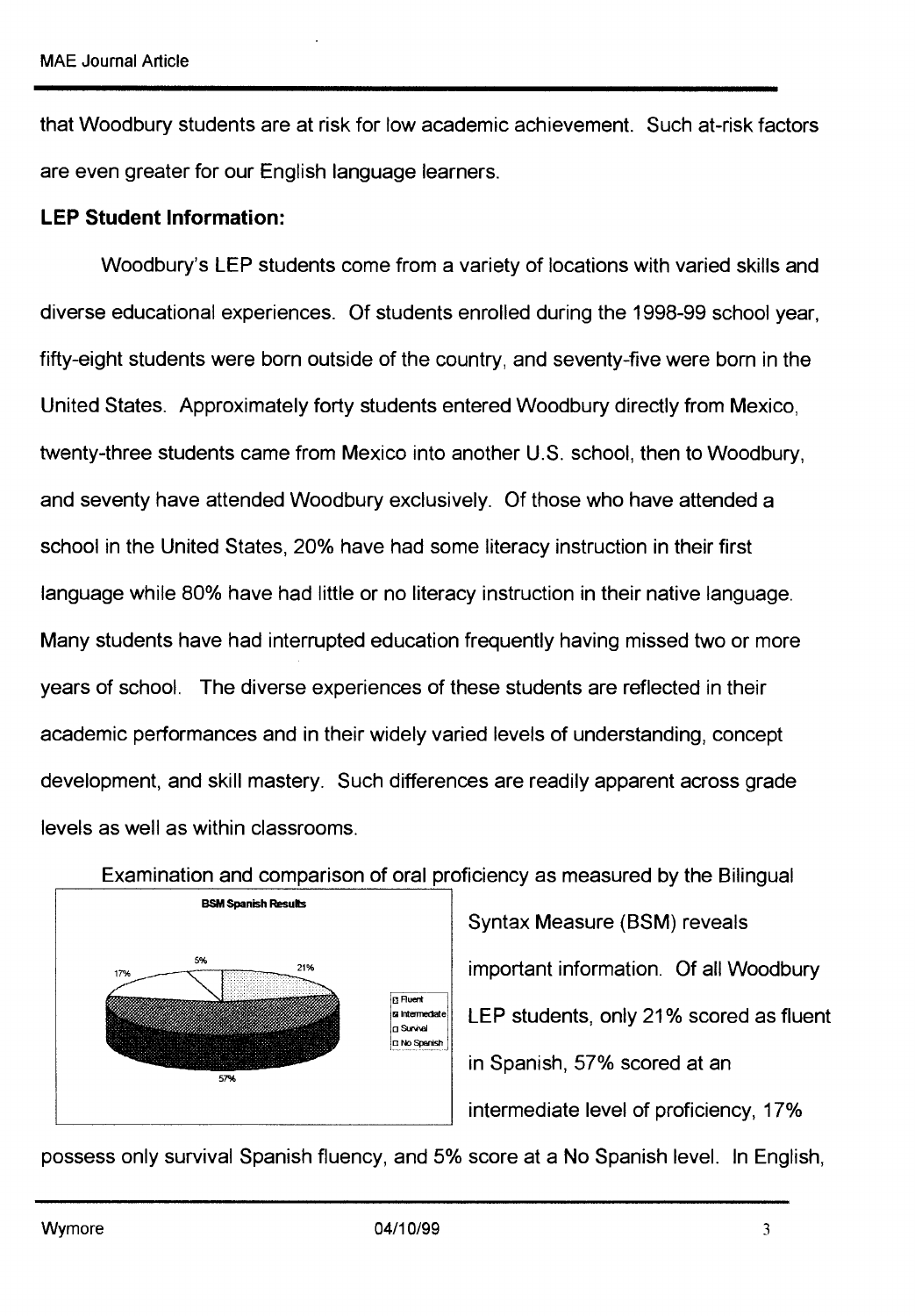only 7% of Woodbury LEP students have attained fluency, 52% scored at an intermediate level of fluency, 21% have only survival English fluency, with 20% having no English fluency at all.



Closer examination of longitudinal BSM scores indicates some disturbing trends on language maintenance and shift. While forty-three percent of students increased their native language proficiency over time, forty-eight percent have maintained the same proficiency level, and nine percent have shown a loss. What is most disturbing, however, is the level at which most LEP students are maintaining their Spanish. Only thirty-three percent are maintaining a fluent level of proficiency. Fifty-seven percent continue at an intermediate proficiency level. Seven percent remain at a survival level of Spanish proficiency. During conferences, many parents comment on their children's decreased ability to understand spoken Spanish. They also talk of their children's inability to recall Spanish vocabulary when depended upon for translation as well as in typical family activities and discussions. Language attrition and maintenance at less than fluent levels are devastating to the family unit with regard to relationships and functions within the family. It also impedes the continued parent-supported cognitive development of children. (Collier & Thomas, 1997)

Review of scores from various assessments and tests within academic areas also produces results worth noting. On district normed reading probes of English reading fluency and accuracy, Woodbury LEP students in second grade through fifth grade performed as shown on the chart below. Spanish reading probes, similar to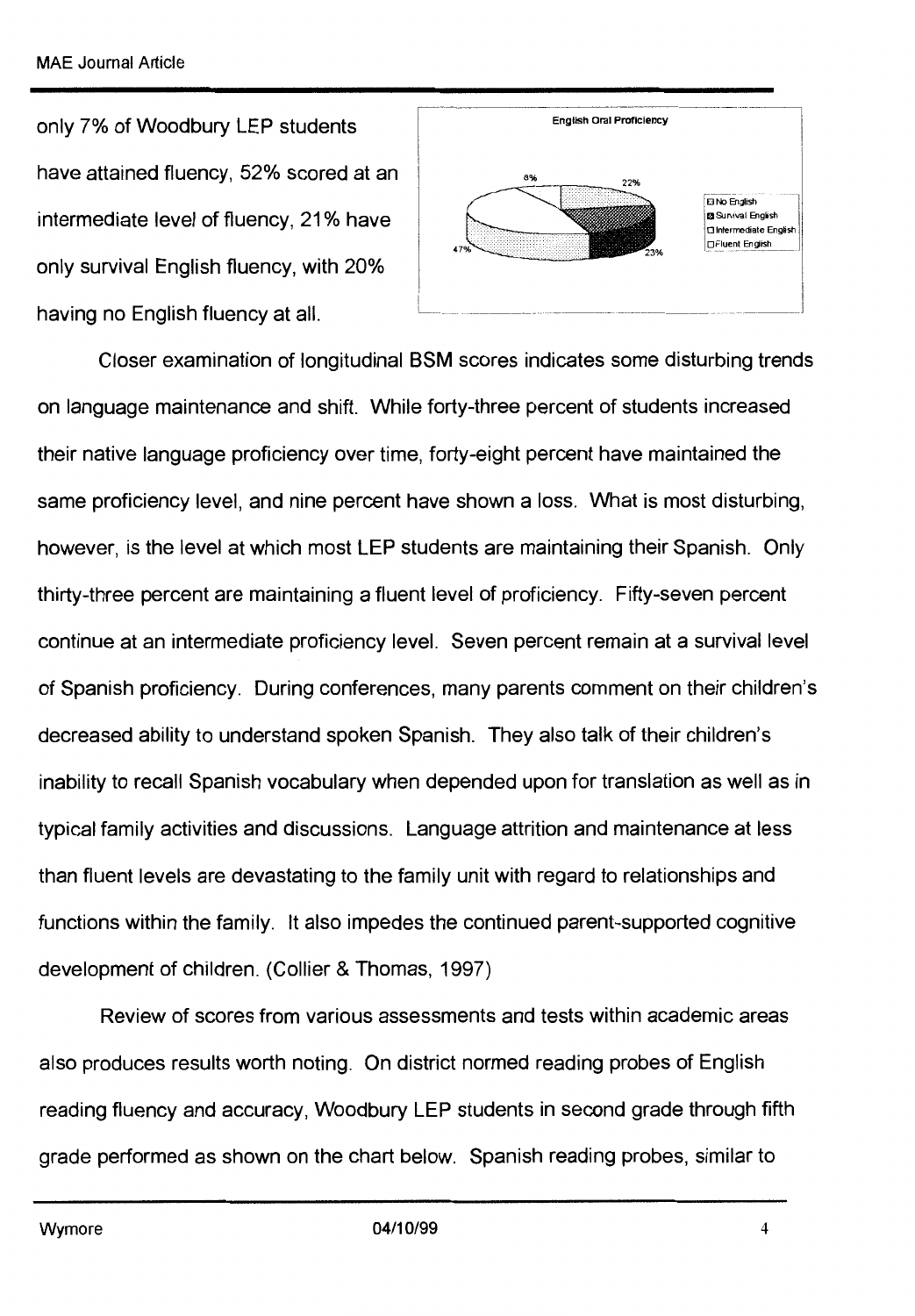#### MAE Journal Article



English probes, were administered to the same LEP students. Student performance on Spanish reading probes varies greatly and reflects the amount of L1 literacy instruction each student has

received. The students who have a firm grasp of literacy in the first language are out-performing those LEP students who lack such skills and are also catching up to, if not surpassing their Native-English



speaking peers. This has been documented with Woodbury LEP students through their word per minute gains as shown on the chart illustrating L1 Literacy Skills and CBM Gain. Although numerous students are making great gains, many LEP children are reading below grade level at a time when "reading to learn" is playing a bigger role in the classroom.

A holistic rating for writing in which district normed probes, writing sections of the

reading tests, and writing samples were considered in combination yielded the results shown on the next two charts. Ratings are shown for writing in both languages. In writing,



LEP performances on par with grade level expectations have decreased in number.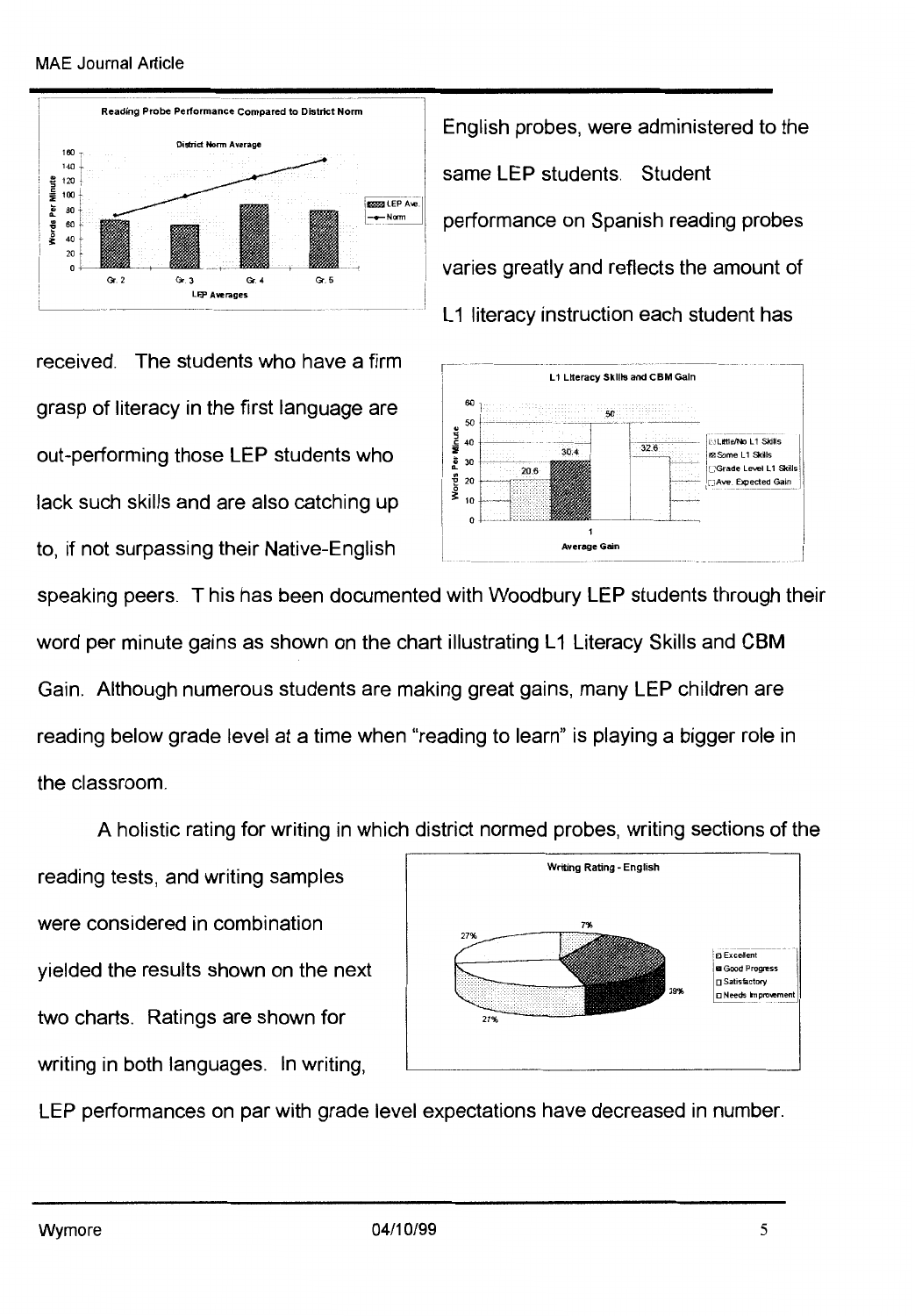Reading and writing are areas of concern for those who work with Woodbury's LEP students. Scores from the Iowa Test of Basic Skills also indicate very low levels of



achievement for the LEP students who were able to take the test.

#### **The Push to Change:**

Changes to the ESL program began initially with a Title VII Program Implementation grant in the fall of 1991. With those funds, a Transitional Bilingual Education program was put into place and a bilingual teacher was hired to serve all students at Woodbury. In 1995, the initial grant expired and attempts to write a Title VII Enhancement grant were unsuccessful. Regardless of funding, numbers and needs continued to grow. After maintaining and reviewing LEP student achievement data over time, it became increasingly apparent that those LEP students who were able to read and write in Spanish were outperforming other LEP students – even those who had been in the United States for a longer period of time! Concerns began to mount as bright LEP students continued to struggle with literacy skills in English. Study and discussion of research in bilingual education coupled with actual Woodbury LEP student performance data helped add a few more pieces to the puzzle and led to increased efforts to support the development of first language literacy skills for LEP students.

The next major change, the change to an inclusion rather than a pull-out model, was driven by multiple factors including space, scheduling, student perceptions of LEP students, racial issues, the desire to create a natural environment to foster second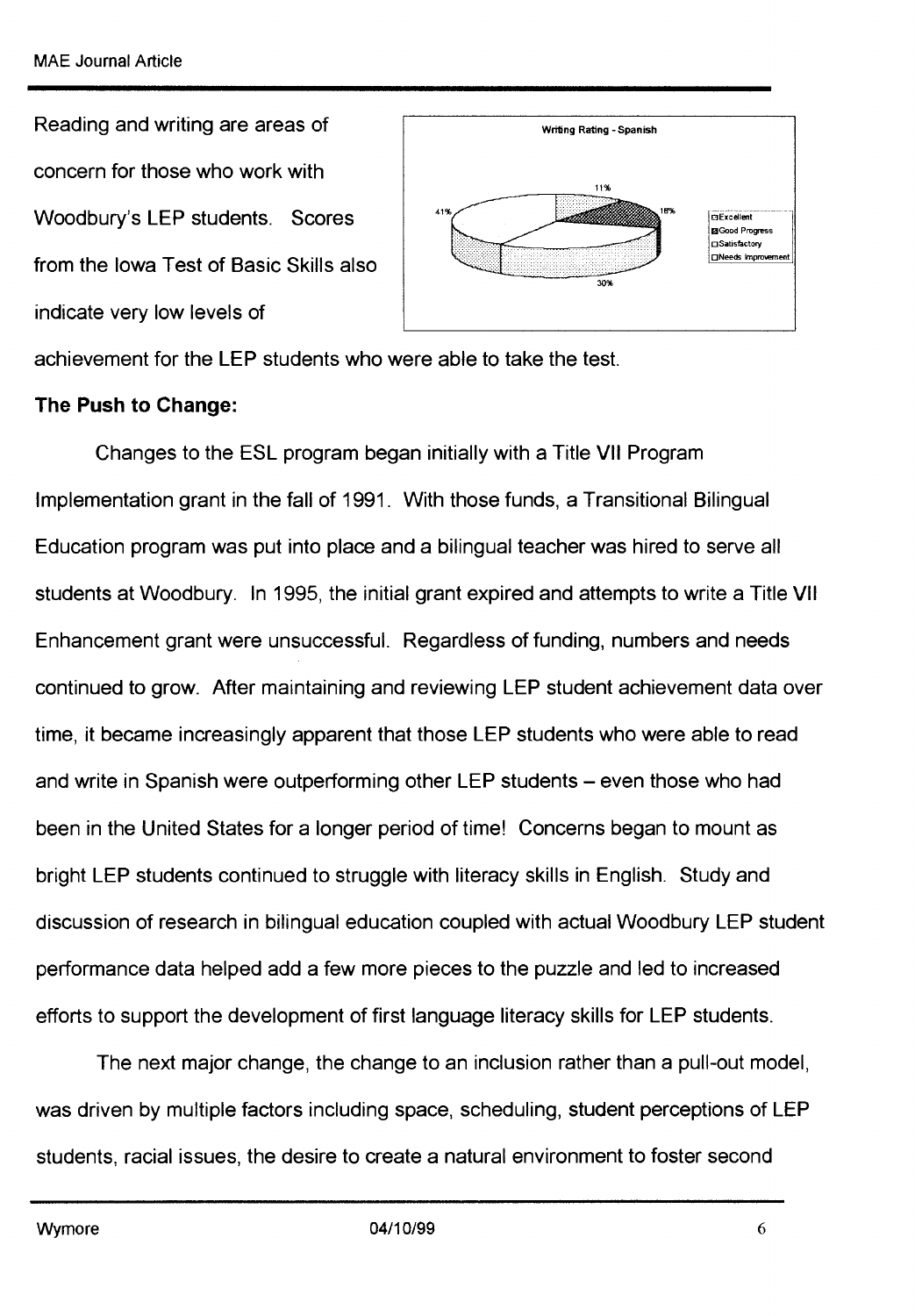language acquisition, and the desire to speak in that second language. With higher numbers of LEP students, space became a greater issue with the ESL/Bilingual room "moving up" to slightly larger accommodations three times in three years. Ultimately, larger rooms were not available, and there were far too many students to maintain a pull-out program in the ESL/Bilingual classroom. Scheduling had always been a challenge, but for once, it provided a unique opportunity to experiment with teaming.

The teaming experiment was successful beyond expectations. All students enjoyed unexpected benefits. LEP students seemed to feel better about themselves and felt more involved in their homeroom. "Regular education" students came to view the LEP students as classmates as opposed to "those students" who leave for extra help. The change in perceptions also played a role in the new "look" of recess. It became more common to see mixed groups of children playing together rather than play groups organized primarily by the color of students' skin. Among other things, the use of heterogeneous groups and cooperative learning in the teaming classrooms resulted in the emergence of a natural desire for LEP students to communicate in English and for native English speakers to learn and use some Spanish. Those involved felt the "experiment" of teaming was beneficial and enriching for all students and fostered professional growth for the teachers. On that basis, the "experiment" expanded one teacher at a time, eventually encompassing all grade levels. The "experiment" of teaming has come to be the "norm." While adjustments and improvements are constantly made, team teaching is the foundation from which the current Woodbury Bilingual Inclusion program has developed and continues to grow.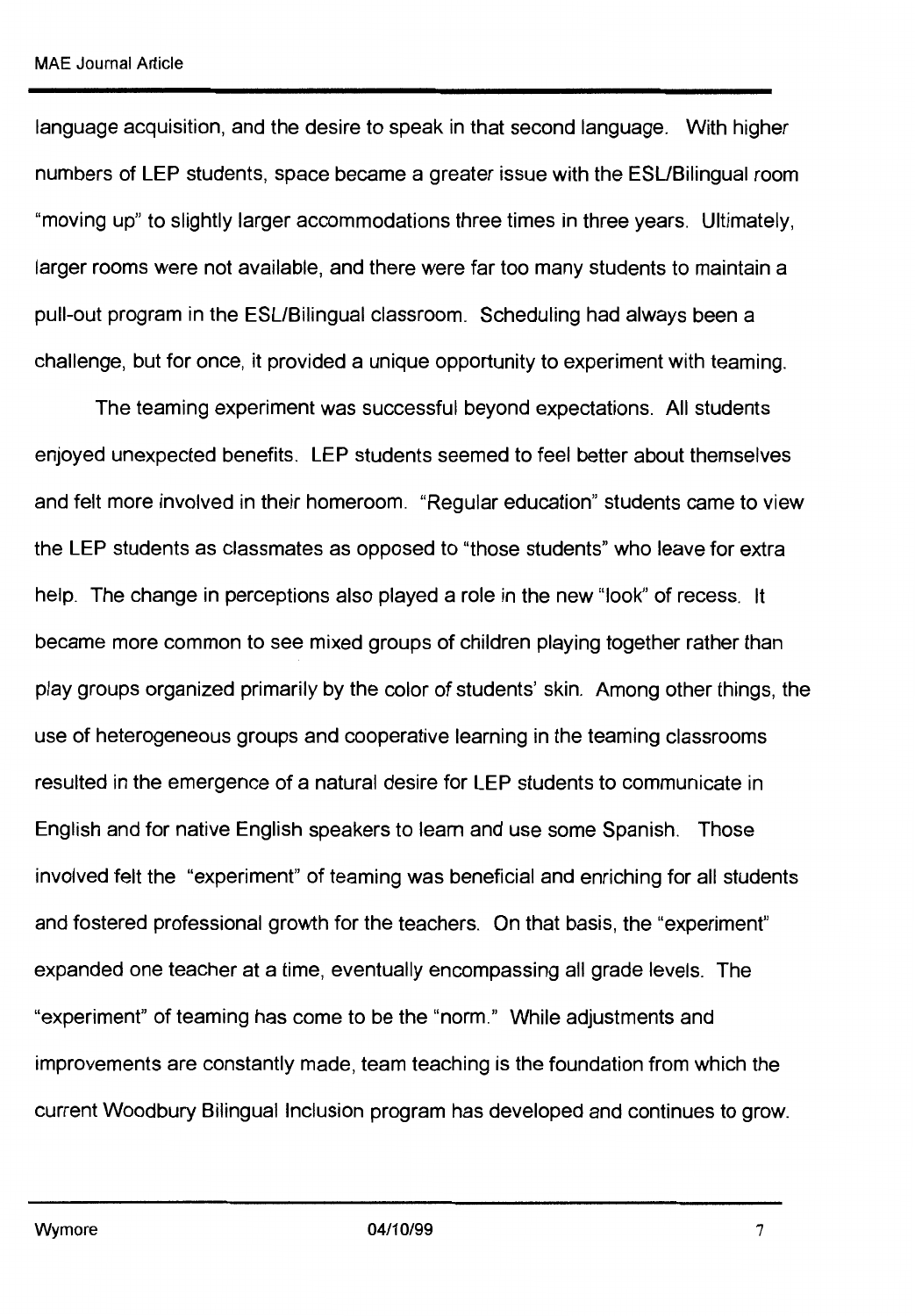#### **Program Goals and Model:**

At the district level, there are three main goals of the program. The first goal is for students to acquire the English proficiency needed to effectively communicate orally as well as through written language. Second, students will acquire academic skills and knowledge. A third goal of the program is for all students to graduate well prepared to pursue post-secondary education. In order to meet these goals, many steps are taken at the elementary level to lay the foundation for the students' future success.

Within the classroom, teachers initially assess students' educational experiences, background knowledge, strengths, and weaknesses. If and when gaps in requisite knowledge are found, a plan is implemented to fill the learning gap. Much effort is put into providing meaningful, hands-on activities to encourage curiosity, discovery, logical thinking, and a desire to learn and explore in each student. Lessons and activities are designed to provide input through a variety of channels. Modifications are made when necessary in order to provide the best learning environment possible for each student. Multicultural awareness and acceptance of diversity are fully integrated – just part of the classroom routine. The continuous development of both the native and second language is encouraged and supported as much as possible. The use of and proficiency in two languages are viewed as valuable learning tools and needed life skills. Parent involvement is sought and encouraged as parents are considered by staff to be "team members" and valued resources.

The program model used does not fall neatly into any one category of the various program models described by Colin Baker in his book (Baker, 1996) or in research done by Collier and Thomas (Collier & Thomas, 1997). The program is not an early-exit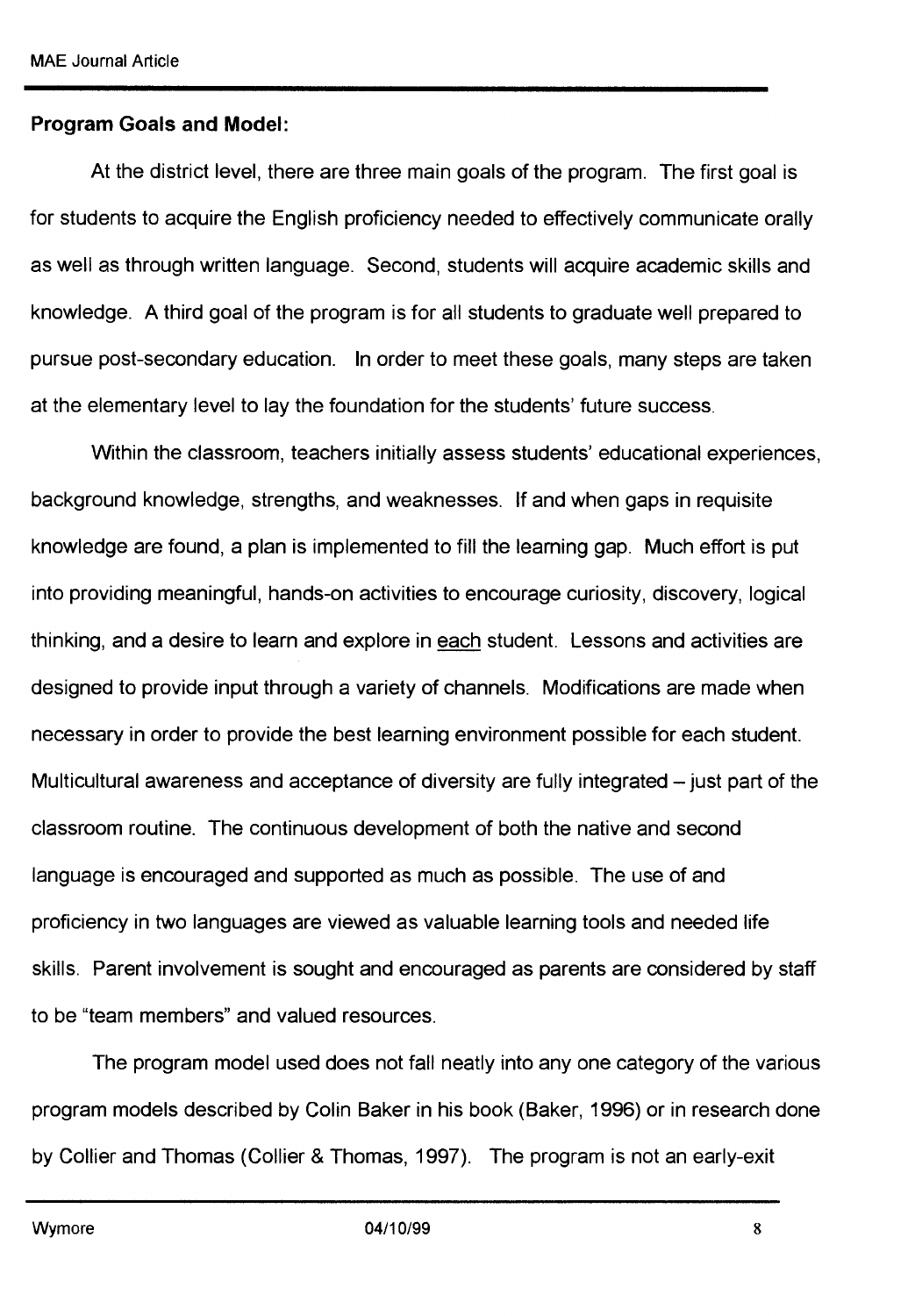bilingual program, yet not a maintenance or two-way program either. It is neither English immersion nor strictly an ESL program. Bilingual education is delivered through heterogeneous groups within the regular classroom using a mixture of mainstream materials and as many Spanish and bilingual materials as available. Bilingual teachers go into the regular classroom to team-teach with the homeroom teacher with minimal, if any pull-out classes. ESL instruction is done through content area material. Spanish is used, though the amount used varies with the class, content, and needs of the individual students. Spanish literacy and English reading/language arts are taught to Spanish speaking LEP students. Through language allocation practices, conscious effort is made to avoid slipping into a translation mode.

For the past five years, one bilingual teacher has served kindergarten and first grade; another served second through fifth grade. The native language specialist helped fill as many gaps in service as possible. Grant funds have allowed the hiring of two additional bilingual teachers. There are now four full-time bilingual teachers and one full-time native language specialist placed at Woodbury. Kindergarten and first grade each have one full-time bilingual teacher. One bilingual teacher is split between the second and third grade classrooms, and another bilingual teacher is responsible for the fourth and fifth grades. Bilingual teachers focus first on reading/language arts and math, teaming for other content areas whenever possible. The native language specialist is scheduled into rooms of highest need at times when a bilingual teacher is not available for those students.

## **The Details: How Does This Work?**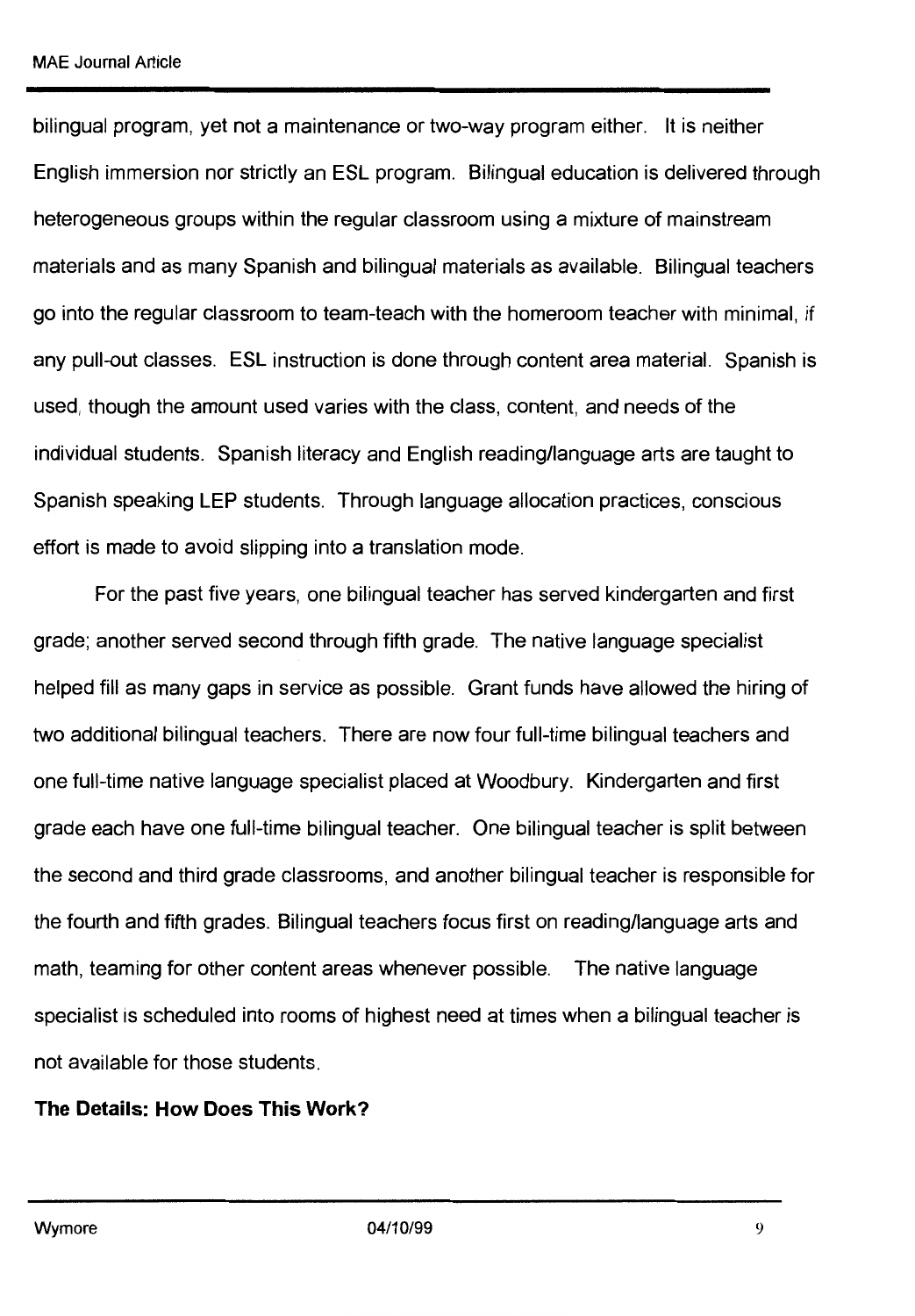Coordinating the program has been a challenge with many issues and logistics to work through - it has been a team effort from beginning to end. Some struggles and stumbling blocks have included scheduling, planning, teaming, serving numbers of students, meeting individual needs, testing, and conferences.

Scheduling seems to be an ever-present challenge. To work around this, staff in second through fifth grades created unofficial reading blocks and maintained these same time periods year after year. This enabled the bilingual teacher to team with three grade levels for reading classes and through some cross-age grouping, meet the needs of LEP students in these grade levels. This was successful and eventually became a building-wide policy, which enabled not only bilingual teachers, but Title I, resource, and special education teachers to expand teaming efforts also.

Planning and teaming go hand-in-hand. In order to be an effective teaching team, the members must have regularly scheduled time to plan together. This was accomplished through common planning times as well as periodic release times. Common planning time was created through scheduling reading blocks and special classes such as art, music, and physical education so that the two grade level sections would have special classes at the same time. This creates a block of forty-five to sixty minutes for planning at least once in a six-day cycle. Although this method provides the grade level classroom teachers time to meet, it does not address the bilingual teacher's schedule. In order to participate, the bilingual teacher drops out of class once during the six-day cycle to plan with the regular classroom teachers during their common planning time. In the end, each regular classroom teaching partner teaches a class without the bilingual teacher one time in the cycle. Planning, although very important,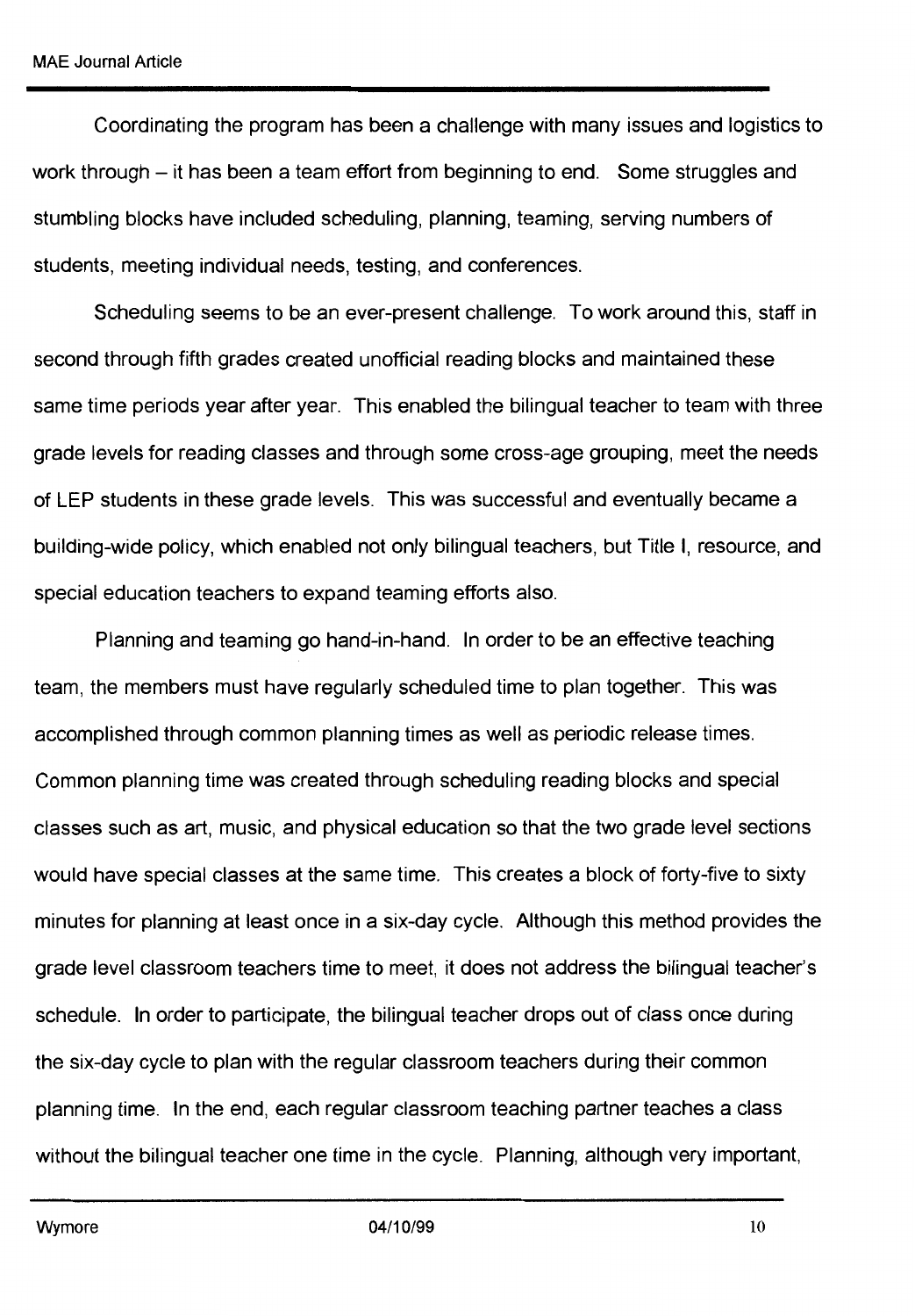does not in and of itself make a strong team. Members of the teaching team must be flexible, open to ideas of others, and have a willingness to make the partnership work. Both teachers must feel ownership of the students and their academic progress. A "teacher" and "helper" attitude will not work, just as a "my kids - your kids" philosophy is doomed to fail. A smooth teaming situation takes time and effort to develop. Two people who have been previously used to "running the show" must get used to sharing the leadership and all roles and responsibilities involved. At Woodbury, the most successful teams share everything from accountability for student learning to teaching and paperwork. A positive teaming situation not only reduces the student-teacher ratio; it also provides more flexibility, opportunities for meeting individual needs, allows teachers to learn from each other, and provides students with a wonderful model of two adults working cooperatively and solving problems together.

With the growing number of LEP students at each grade level, there were some concerns about how to best serve all the students and meet individual needs efficiently. For Woodbury, one solution has been to trade students at certain times of the day. The LEP students needing assistance come to the classroom where the bilingual teacher team-teaches. Students from that room needing Title I help go to the room where that teacher teams. Many LEP students enter Woodbury not only lacking English proficiency, but also lacking many academic concepts and skills. Many different strategies are used to help these students catch up to their grade level peers. Some such strategies include the use of peer tutoring, cross-age tutoring, volunteers, computer-assisted instruction, and extra help/tutoring from teachers and paraeducators. Regular grade level materials and assignments are often modified and supplemented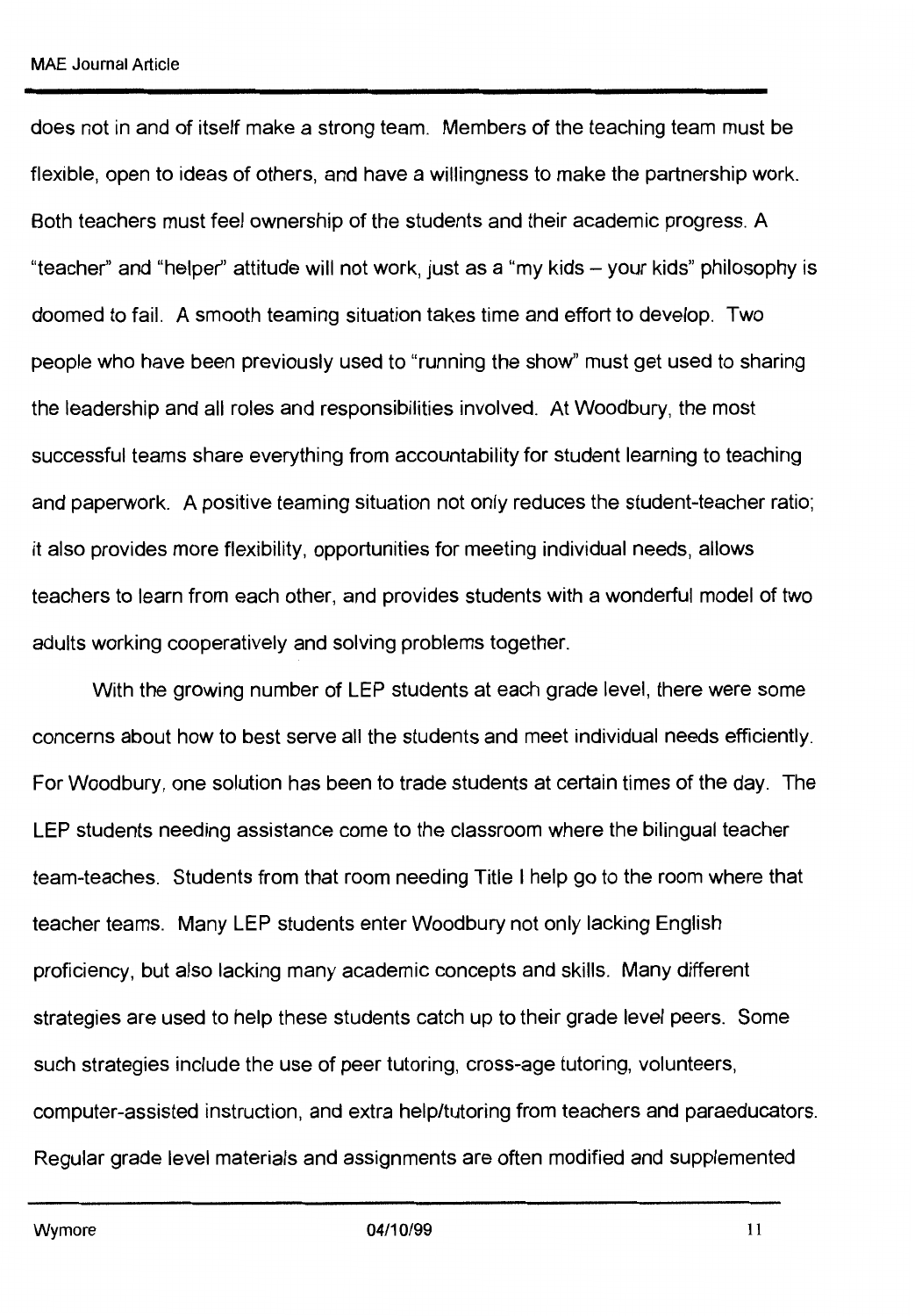with materials and activities designed to reach the child at his/her current level of proficiency. Testing is another area in which many modifications are made. In an effort to hold schools and programs accountable for student learning and achievement to high standards, many more tests and assessments are being put into place. There are numerous measures required by both the regular education as well as the bilingual curriculum. Teaching teams must be organized and flexible in order to work in all assessments with minimal loss of instructional time and maximum accuracy of the measure. Scheduling in advance and being flexible when things do not work out as planned are key items. Some testing situations involve providing different levels of support such as reading or translating the test to a group of students. To minimize the amount of instructional time used for testing, at times, one teacher drops out of class for testing while the other teaching partner continues with instruction. Also, paraeducators and a core group of volunteers administer certain tests. Woodbury bilingual teachers have trained these people on administration procedures. Paraeducators or volunteers record student responses. Bilingual teachers review and score assessments at another time.

Conferences are always hectic, crazy, and rewarding at the same time. This is a time when many obstacles come together to create one large challenge - getting everyone together in one room to talk. Some parents are unable to read English and are also illiterate in Spanish, making written communication difficult. Some families do not have phones. Others have troubles with childcare and/or transportation – with weather that sometimes makes walking to school with little ones out of the question. There are also work schedules that do not fit well with the conference schedule. In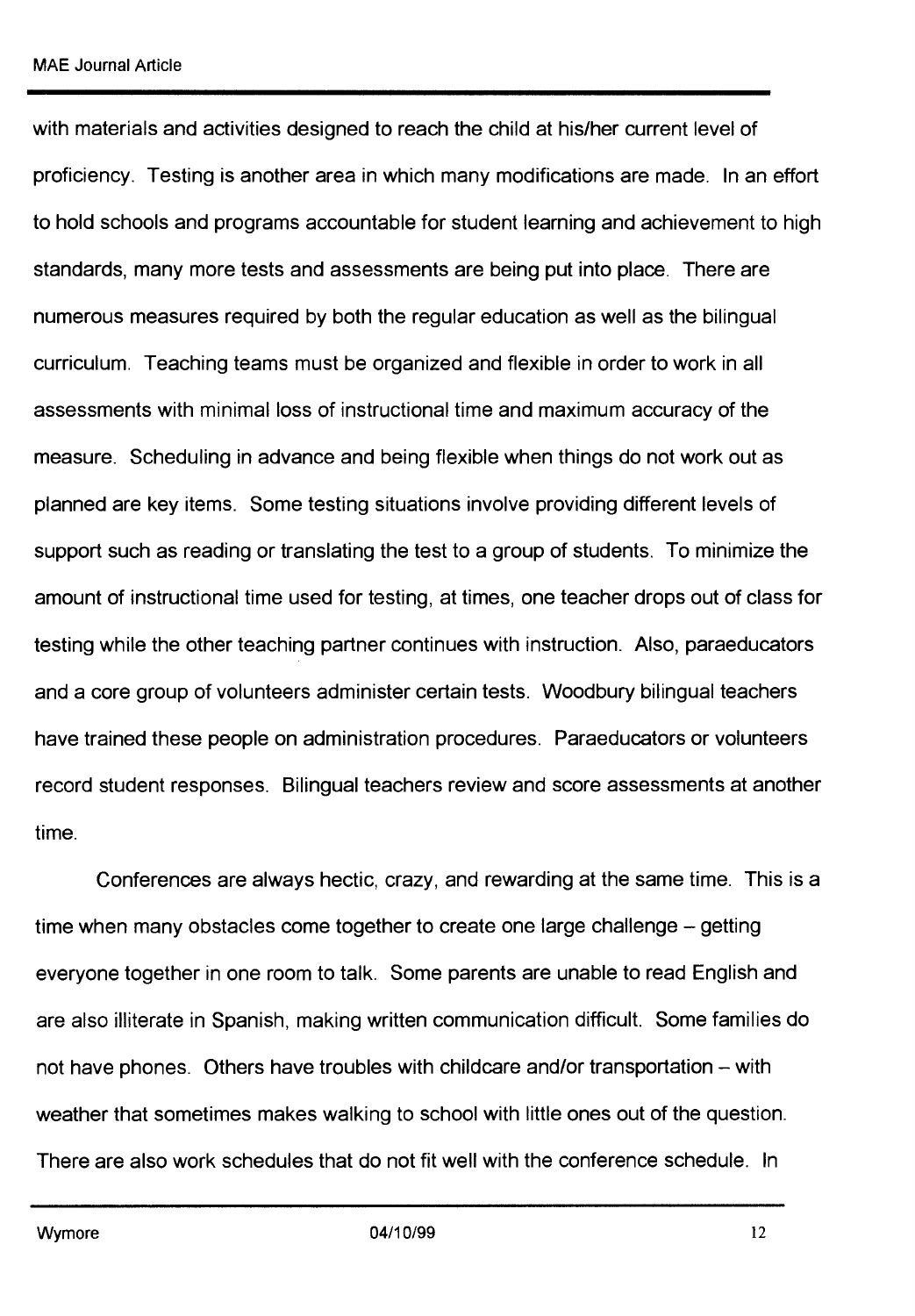addition to these obstacles, there are different role expectations of home and school for each culture, not to mention fear and unfamiliarity with school.

Woodbury has tried very hard to lessen the effects of these obstacles and to make conferences successful and a pleasant experience for families. To help accommodate work schedules, bilingual teachers are provided additional time for conferencing - usually two full days in addition to regular classroom schedule of two evenings. Teachers talk to students about what happens during a conference and what to expect. Students are encouraged to attend also, and in many cases participate as well. Teachers are flexible for parents who come at a different time or day than what was scheduled. Two roving substitute teachers are hired for conference days to enable regular classroom teachers to step out of class to attend LEP students' conferences. Many attempts are made to reschedule, make a home visit, or do conferences over the phone if necessary. Paper, crayons, and books are always on hand to help entertain little ones. Everyone who comes to the conference is welcomed. In the early years, conference attendance was rather poor. Over time, however, it has improved as parents have become more accustomed to the purpose and expectations associated with conferences. Early on, conferences were done "family style" with the parents coming to the bilingual teacher's room and the various teachers coming and going for their parts with the bilingual teacher also acting as interpreter. As bilingual students and staff numbers have increased, doing all conferences in one room has become impossible. Parents are still notified of scheduled conference times in one note, but the bilingual teachers direct parents to the following room for the next child's conference. **Results:**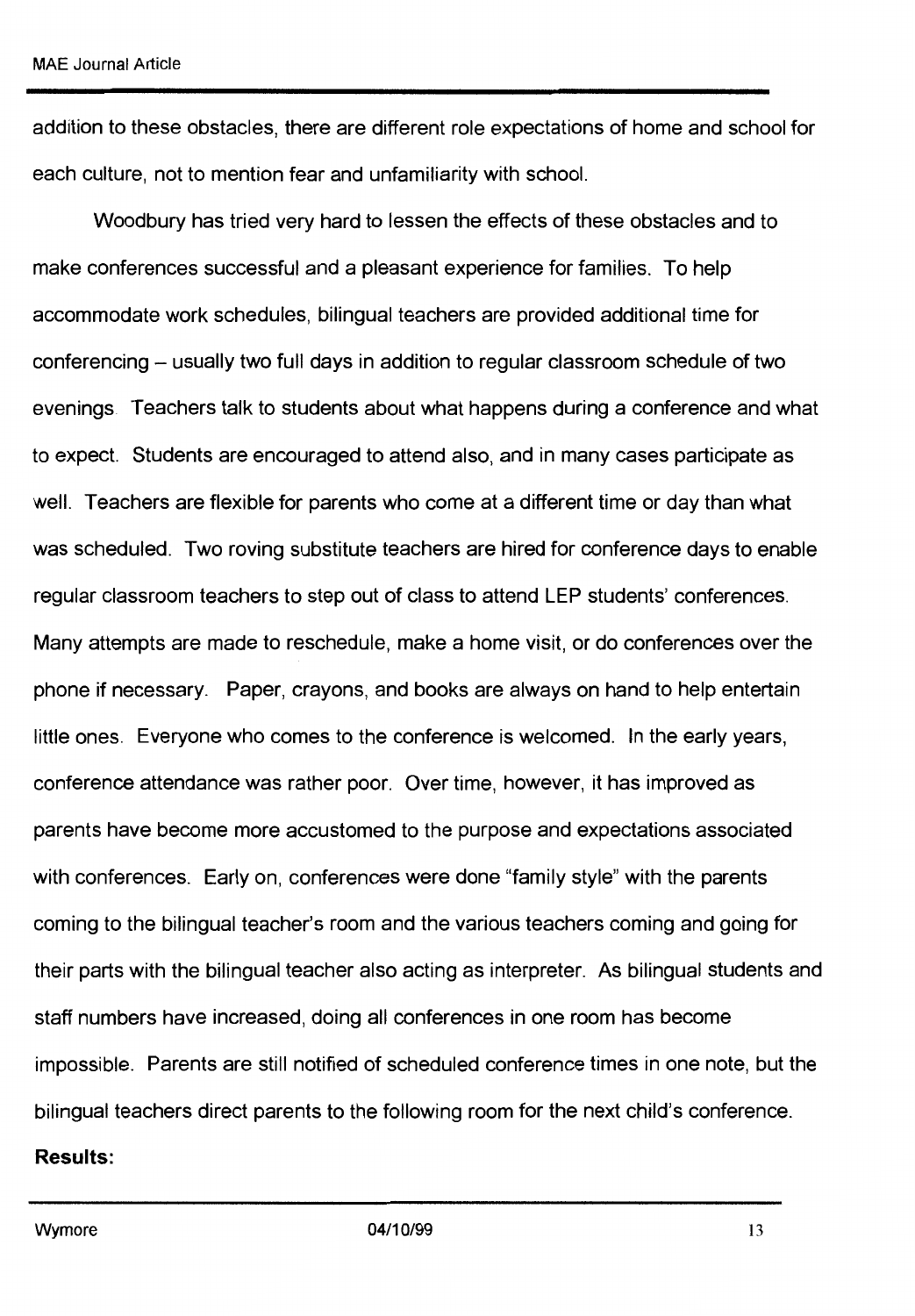In order to gauge the effectiveness of the program, building and district personnel examine progress in the areas of language proficiency, reading, writing, math, ITBS scores, student attitudes, and parent feedback. When reviewing the student performance data, it should be noted that there are a significant number of third grade LEP students (5 of 17) who are also entered in the special education program.

In the area of language proficiency, students continue to show growth in English

oral language proficiency with 55% of students improving their scores. It was also noted in the last testing session that students performed better on the Spanish oral language



proficiency than in previous testing sessions. The current Spanish oral language proficiency ratings compared to the 1998 Spanish oral language proficiency ratings are shown to the right. Teacher anecdotal records suggest a more rapid acquisition of English BICS since implementing the inclusion model than was seen when the pull-out model was in place.

English reading progress is monitored and measured by reading probes and

district norms, retell and portfolio assessments, student performance on reading tests from the series used in the district, as well as the ITBS and Gates-MacGinitie test. By these measures,



progress is being shown. Most students in the bilingual inclusion classrooms appear to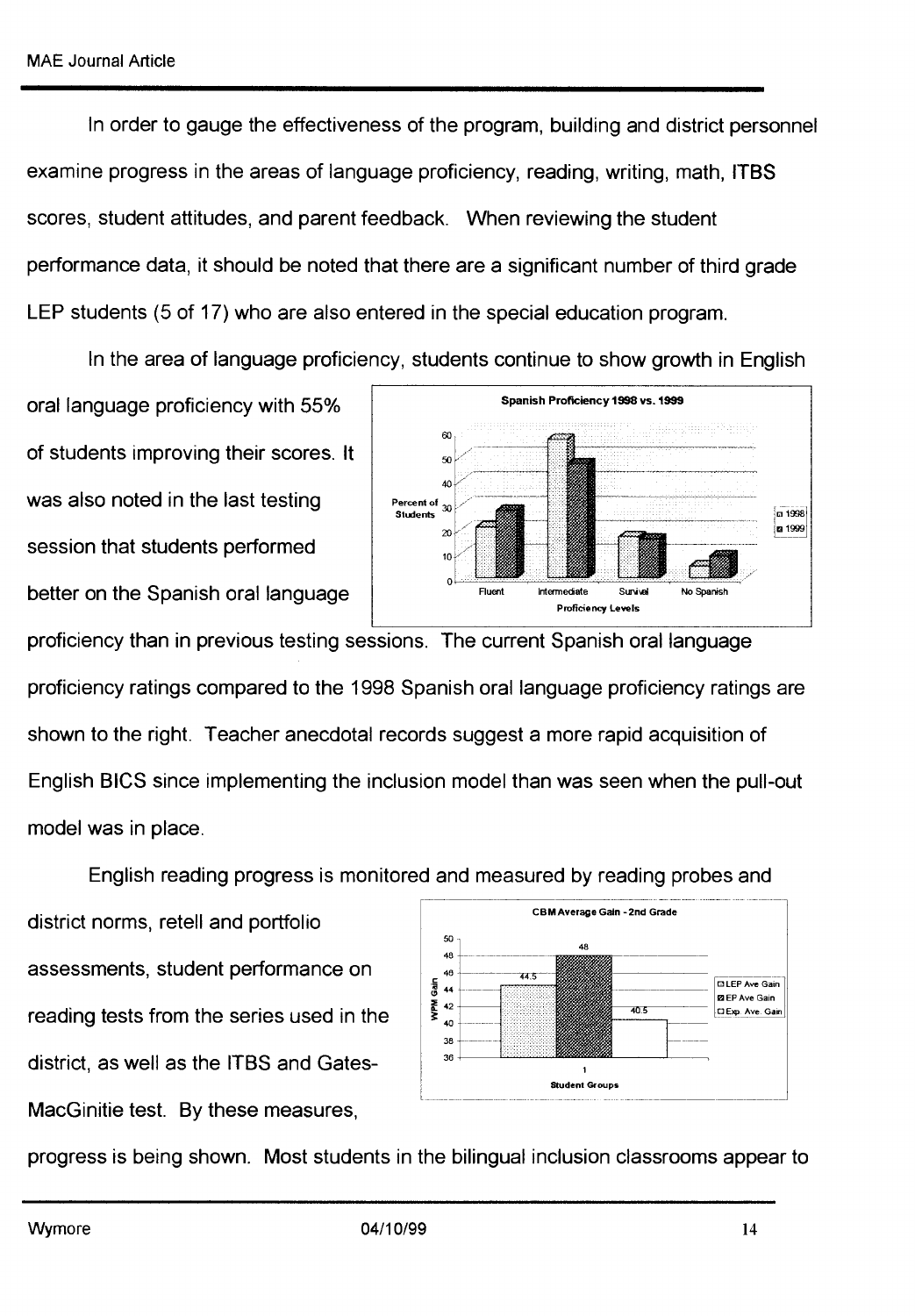

be making good progress. The charts shown here report the average word per  $\begin{array}{c|c|c|c|c|c} \hline \text{S} & \text{S} & \text{S} & \text{S} & \text{S} & \text{S} & \text{S} & \text{S} & \text{S} & \text{S} & \text{S} & \text{S} & \text{S} & \text{S} & \text{S} & \text{S} & \text{S} & \text{S} & \text{S} & \text{S} & \text{S} & \text{S} & \text{S} & \text{S} & \text{S} & \text{S} & \text{S} & \text{S} & \text{S} & \text{S} & \text{S} & \text{S} & \text{S} & \text$ and Limited-English Proficient (LEP)

student groups in each bilingual classroom over the 1997 -1998 school year. The

average word per minute gain is compared to the expected gain for the year. The results also suggest that the inclusion model does not hinder the Native-English speaking students' ability



to make the expected gain for the year as English-proficient students at each grade level exceeded the expected gain. Students also continue to show growth in their abilities to select and sequence the most important events to retell a story passage. On average, all students have gained five points from the initial retell assessment from the fall of 1998.

LEP students also continue to show gains in English writing proficiency.

This graph illustrates how Woodbury LEP students compare to the district norms for

correct word sequence as of March 1999. Although still below the norm, LEP students are making progress. On district normed writing probes, LEP students have made an average gain



of 14 words written, 13 words spelled correctly, and 11 words in correct word sequence.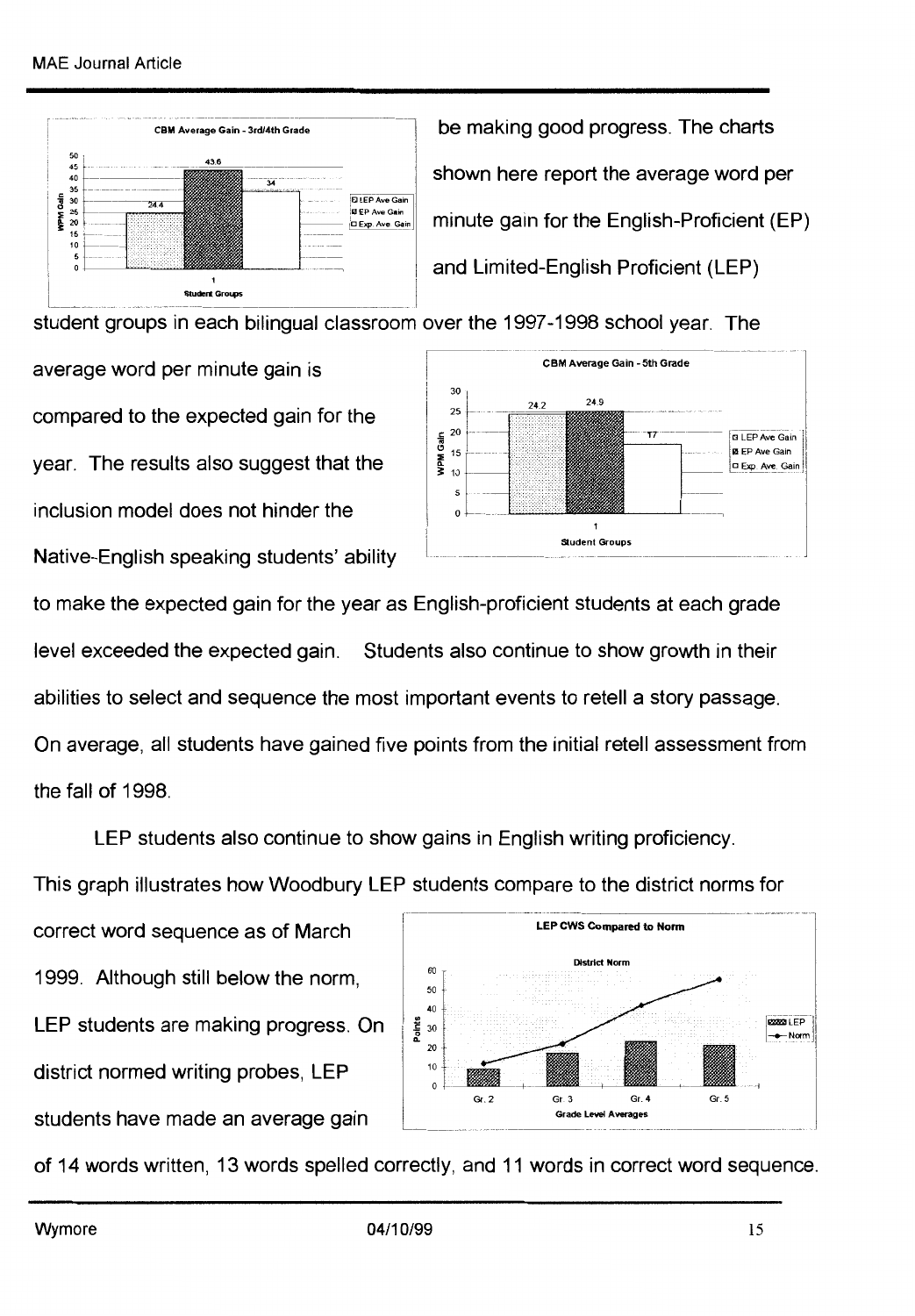Math is a content area in which many Woodbury LEP kids shine. Daily work, basic fact speed tests, math probes and norms, and unit math tests are used to measure progress. Upon review of this information, LEP students are holding their own and are performing at levels comparable to their peers with daily work, speed tests, and unit tests. On math tests, most LEP students are within the range of average. For example, the test average for native English speaking second grade students is 90%. The LEP test average is 91%. Likewise, in third grade the Native-English speaking student test average is 93%. The LEP test average is 88%.

Growth has also been noted with the ITBS. The number of students able to take

the test has increased. The average National Percentile Rank (NPR) for Woodbury LEP students has increased from 9 in 1995 to 15



in 1998. Although student performance is not yet at the desired level, Woodbury yhhyyhthytythtteachers are pleased with progress in this area.

Student attitudes have changed immensely. With the inclusion model, LEP students are no longer singled out nor are they treated differently by their peers. The attitude of "we're in this together'' has certainly permeated the bilingual inclusion classrooms. Students, regardless of race and language proficiency, are eager to help each other. The class cheers as one when a student makes even the smallest step forward such as giving an answer in English for the first time. There are times when each Spanish-speaking child is an expert rather than always being one of those kids "who need special help." All students demonstrate the ability to work with someone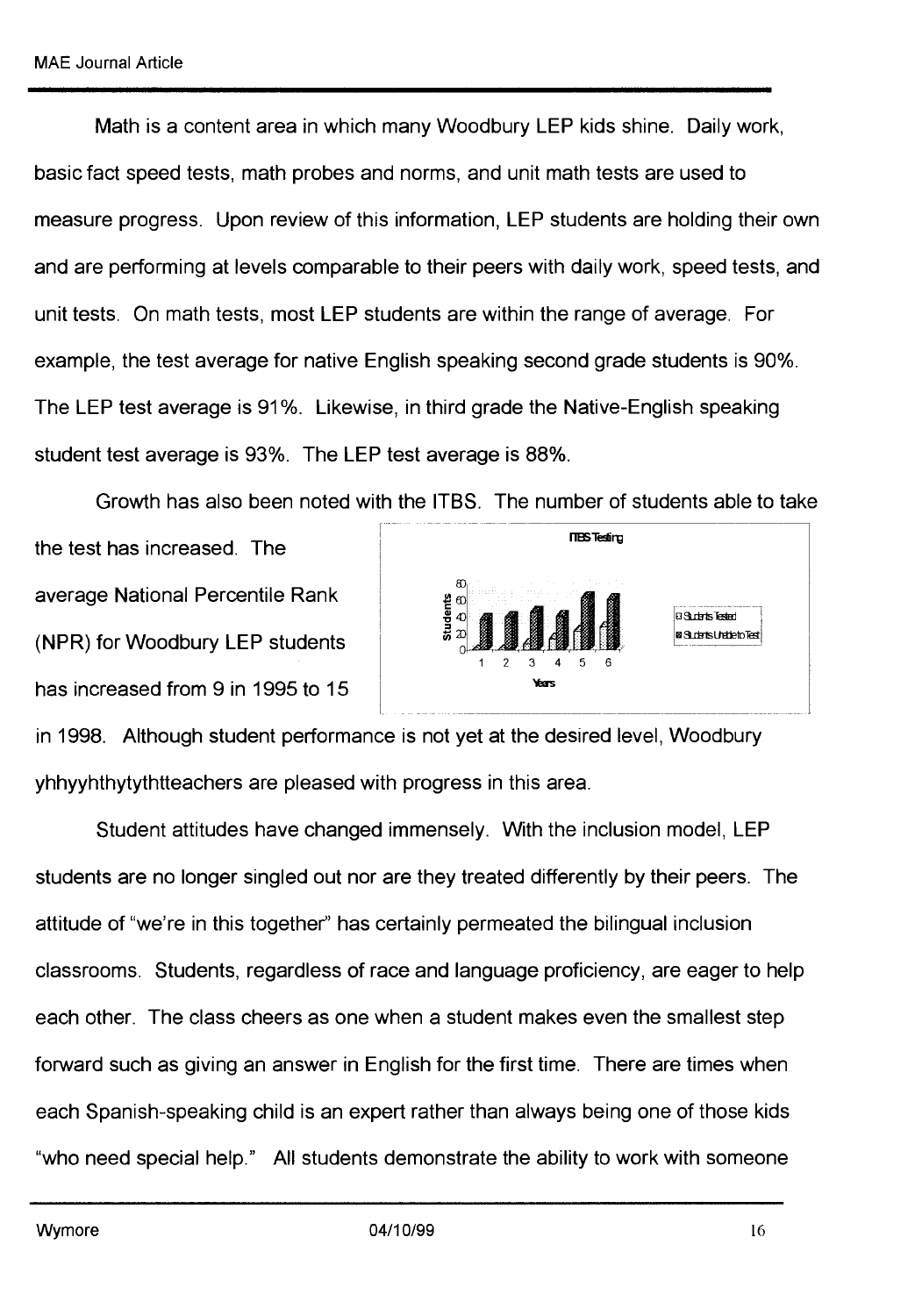who is different from them. By their words and actions, all students show compassion for each other and a comfort level with diversity that some adults have yet to achieve.

Parental attitudes and feedback are also positive. Parents of LEP students are quite grateful for the assistance their children receive. They are pleased their children are continuing to learn Spanish, though clearly, their first priority is their child's progress in English. For the most part, parents of native-English-speaking students are also supportive of the program and are happy their children are learning some Spanish also. The attitudes seem to improve throughout the school year as all parents become more aware of how the program is implemented, see their children learning, and listen to their children's comments about school.

#### **Continual Change:**

The Woodbury bilingual inclusion program is undergoing constant change. Teachers are always looking for ways to improve the program and learning for all. Some major changes have taken place within the last year. These include continuing experimentation with strategies to improve reading comprehension and use of retells, increasing access to Spanish reading instruction and materials, implementing a state level K-3 ESL Class Size grant, developing a partnership with a state university, and providing more community education of the current program and benefits of bilingualism.

Woodbury teachers feel that reading probes provide a snapshot of a child's reading fluency, but give no indication as to the child's ability to comprehend print. For that reason, the second and third grade bilingual teams have begun to experiment with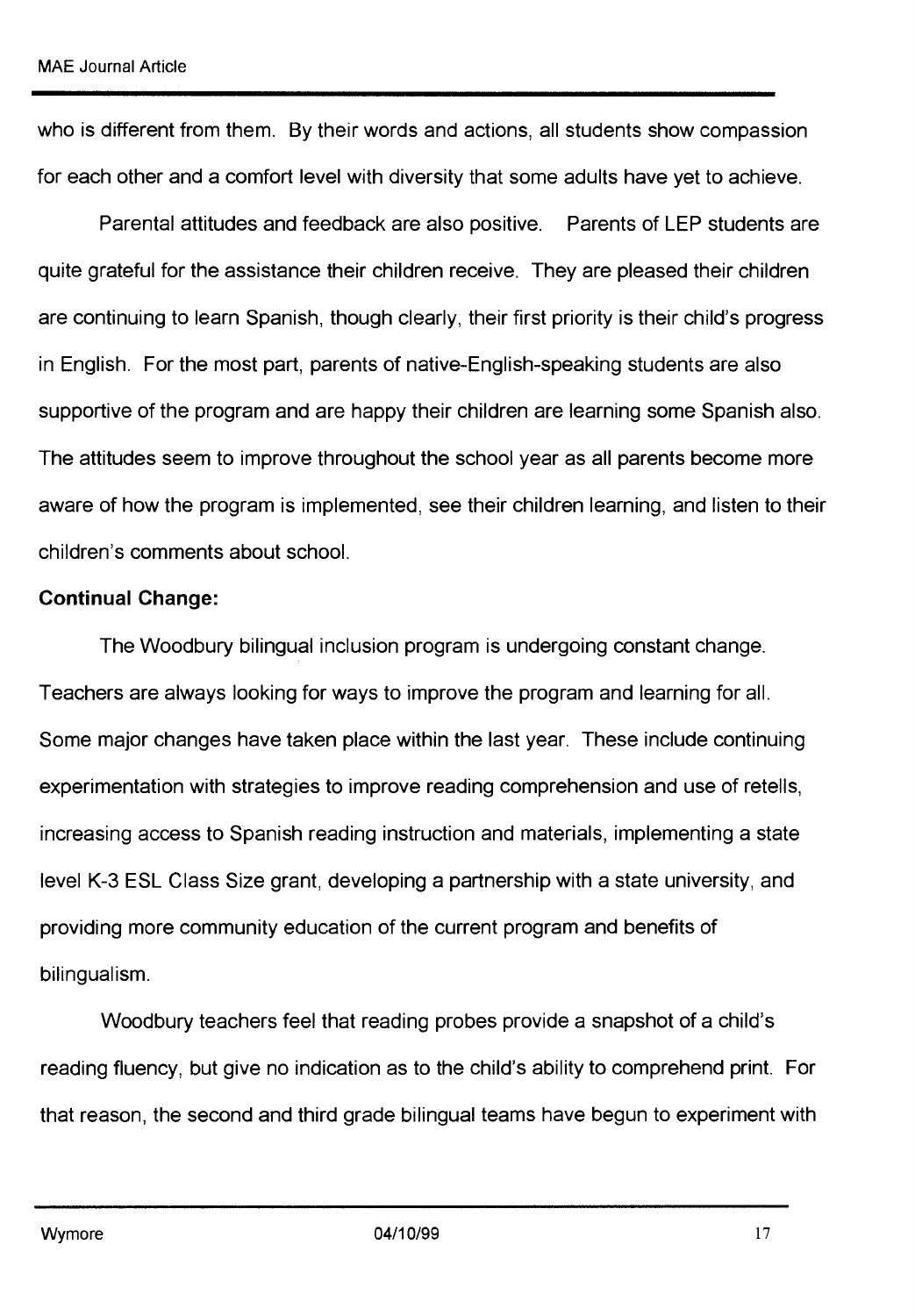using retelling activities to measure reading comprehension. This is just an example of the ongoing assessment efforts within the program.

Over the last year, much effort has been spent in structuring time and classes to provide LEP students with more Spanish reading instruction. The bilingual teams have been able to expand instruction at all levels, especially in grades one through five. These efforts have been supported both at the building and district levels with funds to purchase more Spanish reading materials at all grade levels.

Woodbury Elementary was also awarded a state K-3 ESL Class Size grant. This four-year grant provides two additional bilingual teachers: one at kindergarten, the other at first grade. This allowed the building to reassign the existing two bilingual teachers: one to work with second and third grade, the other with fourth and fifth grade. The grant also provides some funding for the purchase of additional bilingual materials and supplies, additional fine arts instruction, and release time for team planning.

The Marshalltown Community School District **(MCSD) is** working in partnership with the University of Northern Iowa **(UNI). UNI** received a Title VII Career Ladder grant. With this grant, interested Native Language Specialists and high school graduates who are native speakers of a language other than English have the opportunity to earn a teaching degree with a specialization in bilingual education through UNI. As these students work through their program, MCSD will provide practicum sites. Collaborating for staff development with UNI student participation is a possibility for the future. This partnership is an exciting opportunity for the staff and students at both institutions.

#### **Future Challenges:**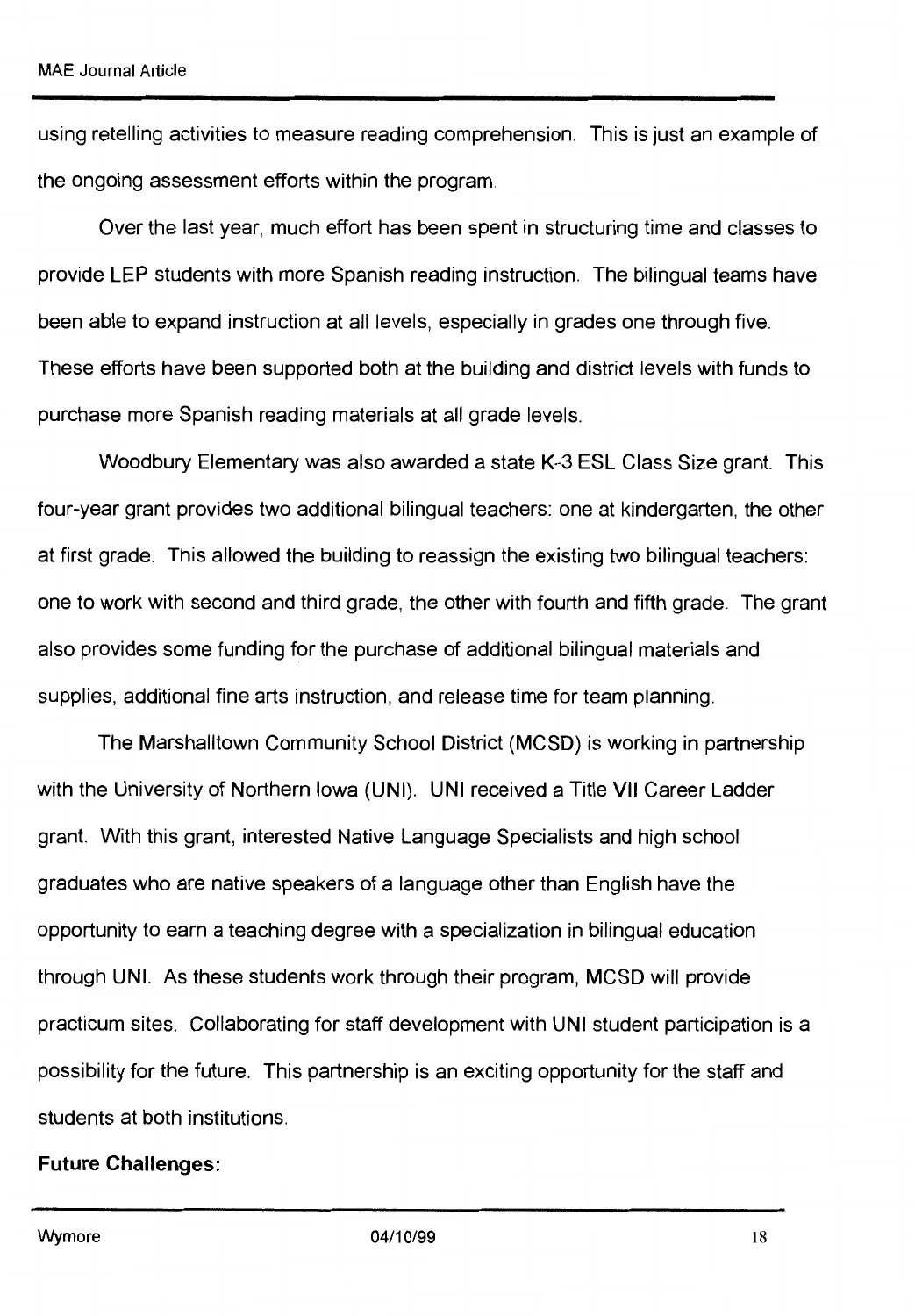The bilingual inclusion program at Woodbury is up and running. The district is still enjoys the luxury of having mainly one minority language group to serve. But, the future holds many exciting changes, frightening possibilities, and challenges for the future. As with most programs, money is always an issue. Finding, hiring, and retaining quality bilingual teachers is also becoming more difficult as the needs increase. The district is currently grappling with questions of special education services for LEP students and appropriate placement. And there are always the skeptics and critics of bilingual education and the political debate that ensues.

As the district's attempts to apply for federal funding continue, it is also faced with the added challenge presented by the empowerment zones – and the fact that Marshalltown is not such a zone. Regardless of federal regulations, the district must continue to look for supplemental funding.

As the LEP student population increases, the district has found quality bilingual teachers equally hard to find and retain for any length of time. Frequent turnover in staff make building and maintaining a quality program a challenge.

The district is also in the process of working with the local Area Education Agency on a special education referral process that is appropriate for LEP students without under-identification or over-identification of LEP students. Although a process and efforts toward improvement are underway, it will undoubtedly take time to work through this task.

The Woodbury bilingual program and those associated with it have faced much skepticism and criticism from parents and people from the community as well as from a few fellow staff members. When questions and concerns arise, teachers carefully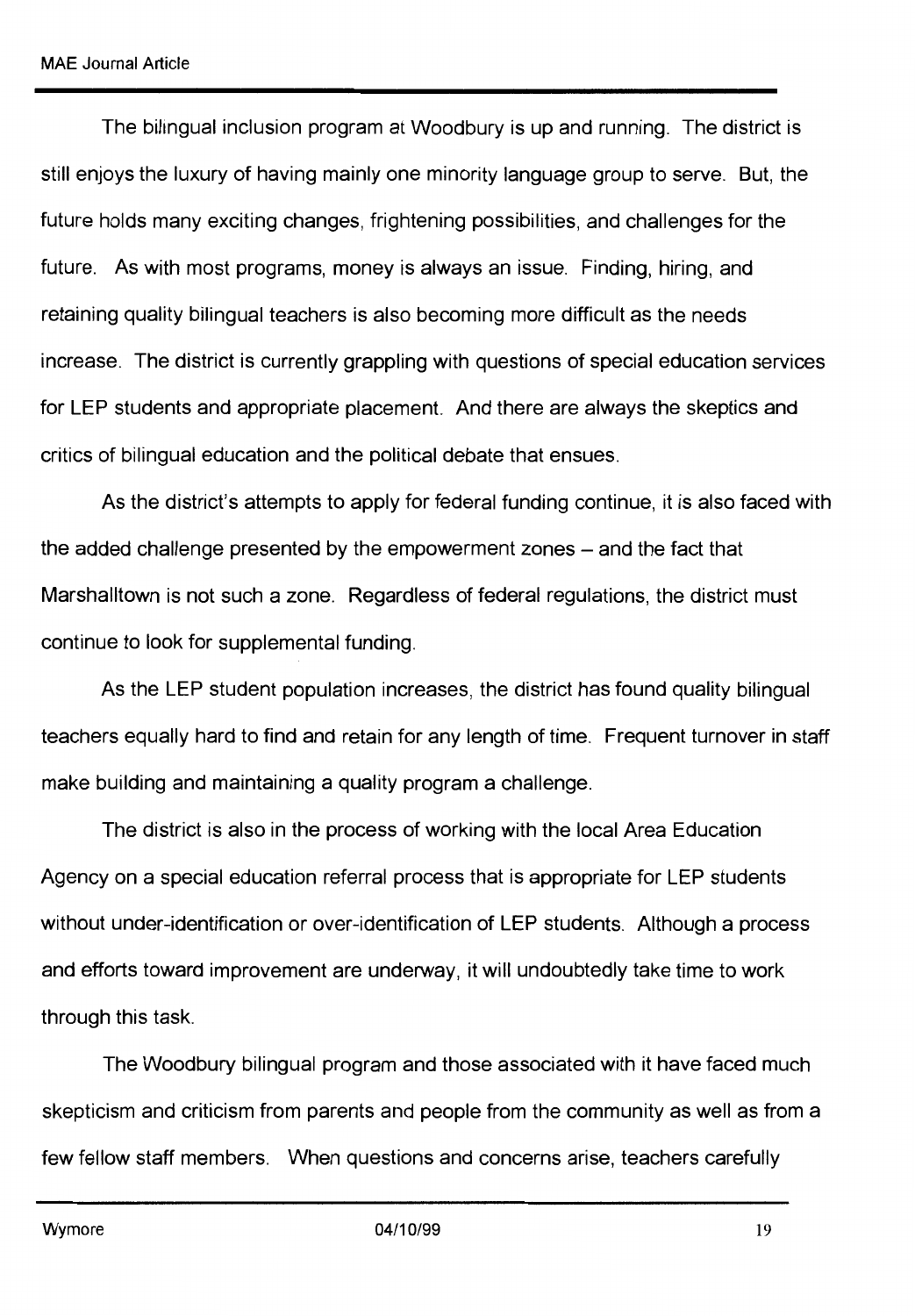explain the program goals, what implementation looks like, and the rationale behind the program including information from research and results seen within the program itself. Parents and community members are always welcome to come to visit the classrooms to see for themselves what is happening. Many do visit and usually this allays most fears. The district itself has taken a more proactive stance lately with efforts toward more community education through discussions and presentations. This movement has also brought on more attention from the press resulting in numerous articles in the local paper. The most difficult skepticism is what comes from a few vocal staff members within the building. For those involved with the program, this hits close to home. Bilingual teachers and their regular classroom partners have been accused of presenting only research and data which supports their efforts and desired direction, confusing **LEP** students by using Spanish, holding back native English-speaking students by bringing Spanish into the regular classroom, "selling" the program without building-wide support, and trying to "take over'' the building and make it a haven for bilingual education. As unfounded and extreme as these comments are, they are also the most damaging and problematic to overcome. The bilingual staff has made many presentations to expand the knowledge base and inform fellow staff members about what is recommended by experts in the fields of second language acquisition and bilingual education. Student progress data has been shared, including student progress monitoring over the past eight years. All clearly indicate the benefits of bilingual education and support the Woodbury program. Yet, these critics can not be dissuaded. They have been invited o observe the teaming classrooms, but they do not come. They operate under a different philosophy and refuse to listen to the information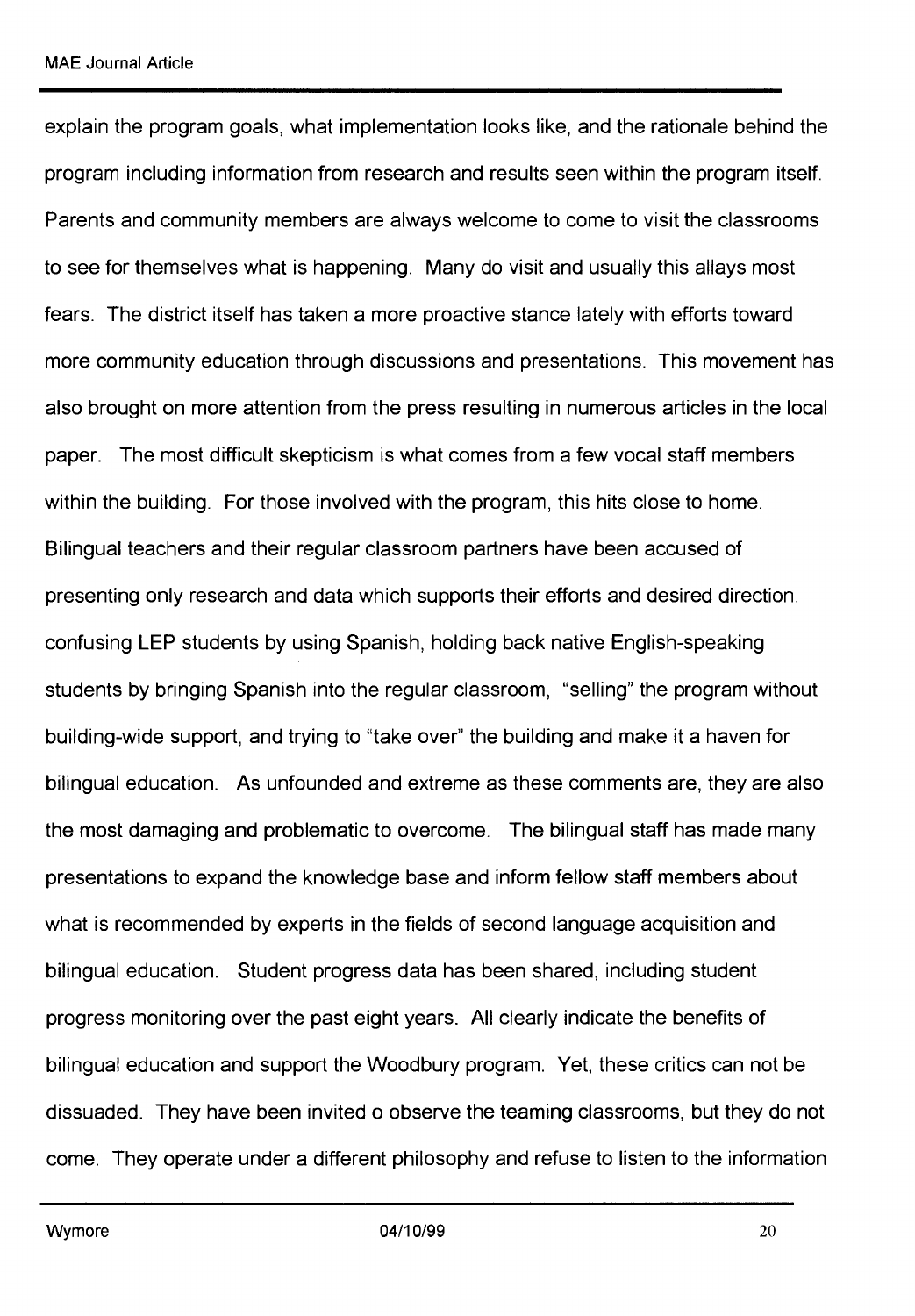with an open mind. These critics are members of the Woodbury faculty. Community members believe they know what goes on the building, yet these critics have never seen the program in action. They choose not to be a part of it, but to undermine it with their words. The supporters of the program are fighting a battle on two fronts: within the building and out in the community. They are fighting with the hope that education, information, and student data will be proof enough to allow this bilingual program to continue growing and developing in the heart of Iowa.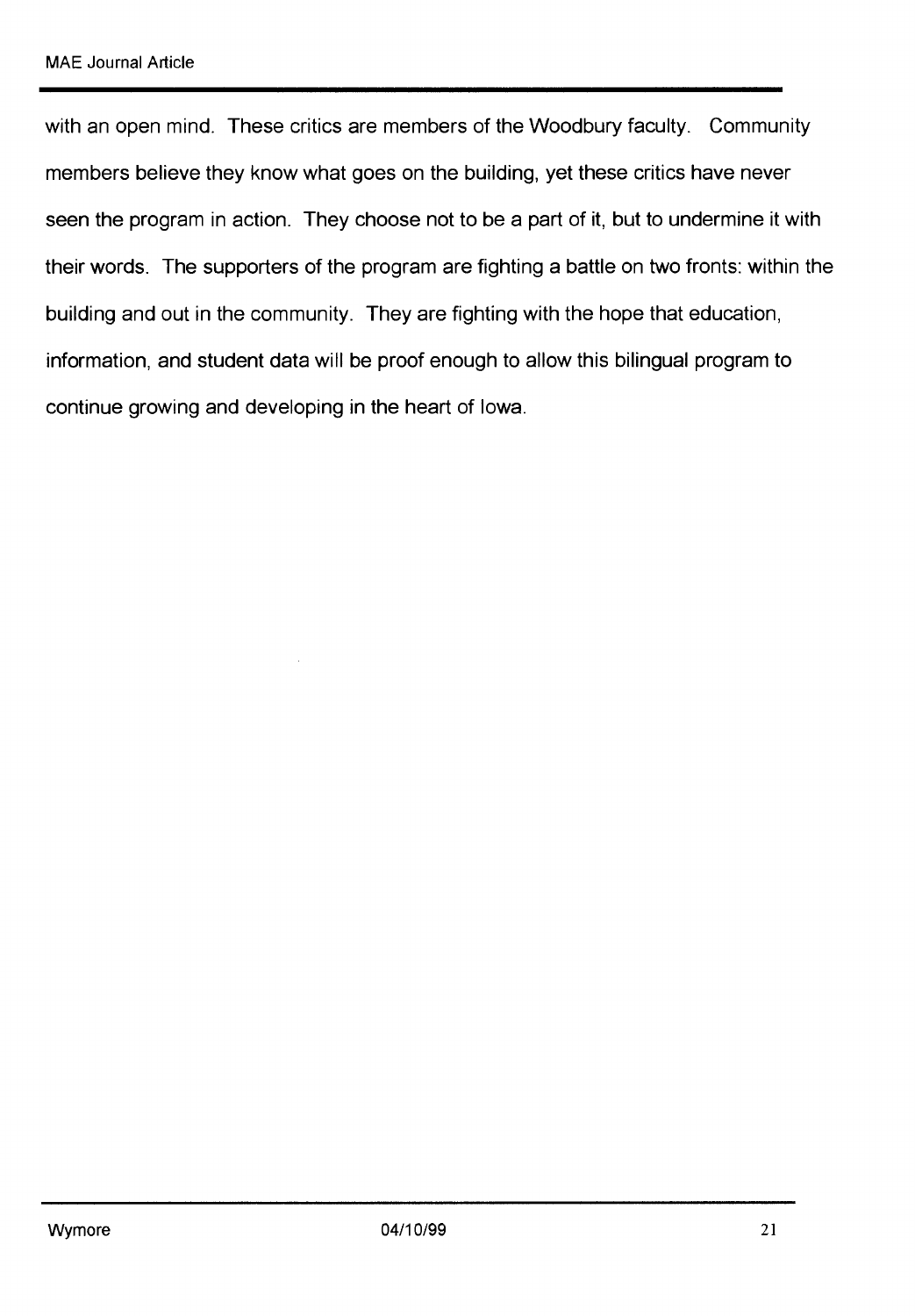References:

- Baker, Colin. (1996). Foundations of Bilingual Education and Bilingualism (2<sup>nd</sup> ed.). Bristol, PA: Multilingual Matters Ltd.
- Collier, Virginia P. and Wayne Thomas. (1997, February). School Effectiveness for Language-Minority Students. Paper presented at the Iowa English as a Second Language/Bilingual Education and Refuge Concerns Conference, Des Moines, Iowa.
- Gray, Mark. (1996). [Marshalltown Community School District Transition and Population Data]. Unpublished raw data.
- Marshalltown Community School District. (1998, February). Woodbury Elementary Two-Way Bilingual Project. Marshalltown, IA: Ron Mirr, Joan Redalen, & Lisa Wymore.